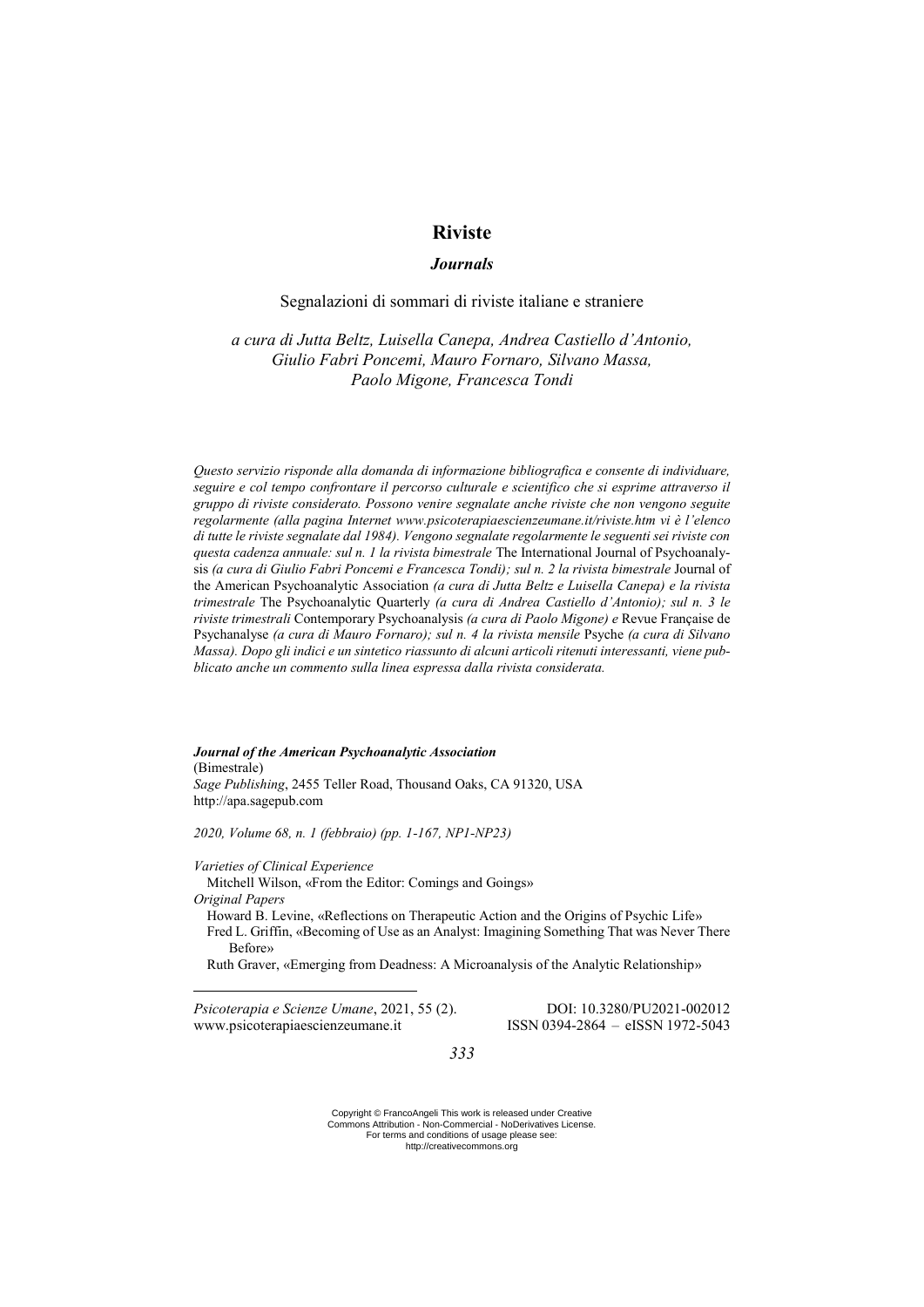*Essay*

- Judy L. Kantrowitz, «A Psychoanalytic Memoir: The Analyst Enabled and Disabled by What is Personal»
- *Korean Translations*
	- Avner Bergstein, «Obsessionality: Modulating the Encounter with Emotional Truth and the Aesthetic Object» [on-line]
- *Book Reviews*
	- Anne Adelman, Jennifer Stuart & Rachel Boué Widawsky, «From the Editors»
	- *Psychoanalysis and Film*
		- William Fried, *Critical Flicker Fusion: Psychoanalysis at the Movies*. London: Karnac, 2017 (Reviewed by Richard M. Waugaman)
		- Diana Diamond & Bruce Sklarew, editors, *Cinematic Reflections on the Legacy of the Holocaust: Psychoanalytic Perspectives*. New York: Routledge, 2019 (Reviewed by Nancy R. Goodman)
	- Andreas Hamburger, *Filmpsychoanalyse: Das Unbewusste im Kino – das Kino im Unbewussten* [Film Psychoanalysis: The Unconscious in Cinema – The Cinema in the Unconscious]. Giessen, Germany: Psychosozial-Verlag, 2018 (Reviewed by Timo Storck) *Psychoanalysis across Borders*
		- Barbara K. Eisold, *Psychodynamic Perspectives on Asylum Seekers and the Asylum-Seeking Process: Encountering Well-Founded Fear*. New York: Routledge, 2019 (Reviewed by Steven Botticelli)
		- Luis Herrera Abad, *Reflexiones psicoanalíticas sobre la Violencia y el poder en Perú* [Psychoanalytic Reflections on Violence and Power in Peru]. Lima: Biblioteca Peruana de Psichoanálisis, 2018 (Reviewed by Carole Levaque)
		- Laurence Kahn, *Ce que le nazisme a fait à la psychanalyse* [What Nazism Has Done to Psychoanalysis]. Paris: PUF, 2018 (Reviewed by Rachel Boué Widawsky)

*Freud in Social and Historical Context*

- René Major & Chantal Talagrand, *Freud: The Unconscious and World Affairs*. New York: Routledge, 2018 (Reviewed by Arnold D. Richards)
- *The Body and the Feminine in Psychoanalysis*
	- Janice S. Lieberman, *Clinical Evolutions on the Superego, Body, and Gender in Psychoanalysis*. New York: Routledge, 2019 (Reviewed by Susan A. Bers)
	- Margarita Cereijido, editor, *Changing Notions of the Feminine: Confronting Psychoanalysts' Prejudices*. New York: Routledge, 2019 (Reviewed by Hattie Myers)

## *Why I Write*

Salman Akhtar, «Dancing with Words» *Book Reviewers*

### *2020, Volume 68, n. 2 (aprile) (pp. 168-325, NP1-NP8)*

*Innovations in Psychoanalytic Education*

Mitchell Wilson, «Editor's Introduction»

*Original Papers*

- Richard C. Fritsch & Robert Winer, «Combined Training of Candidates, Scholars, and Psychotherapists: A Model of Psychoanalytic Education for the Twenty-First Century»
- Justin Richardson, Deborah L. Cabaniss, Janet Halperin, Susan C. Vaughan & Sabrina Cherry, «Beyond Progression: Devising a New Training Model for Candidate Assessment, Advancement, and Advising at *Columbia*»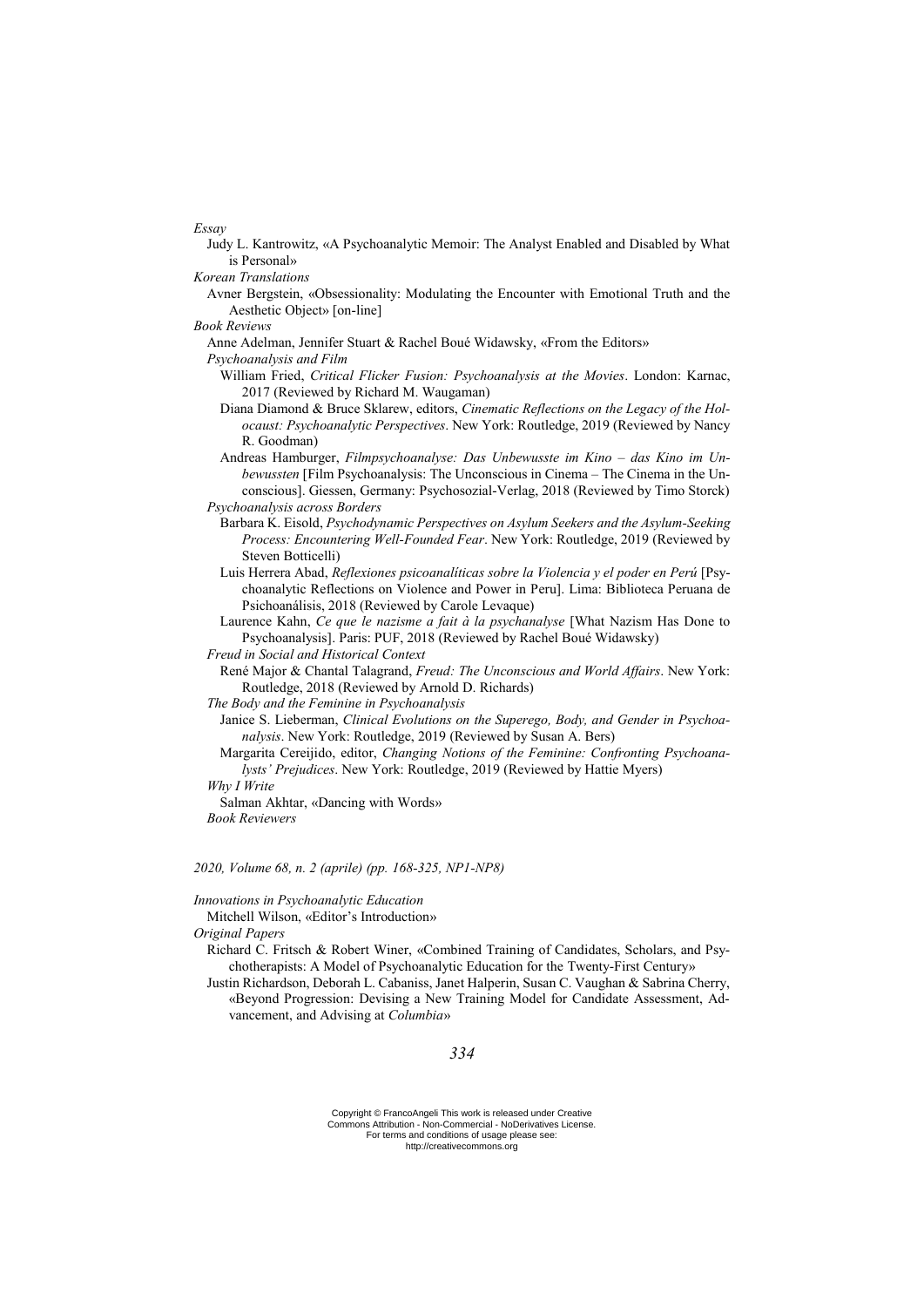Sabrina Cherry, Juliette Meyer, Gregory Mann & Pamela Meersand, «Professional and Personal Development after Psychoanalytic Training: Interviews with Early Career Analysts»

- Nahaleh Moshtagh, «Spatially Distant but Emotionally Close: A Personal Reflection on Psychoanalytic Distance Training»
- *University Forum*

Leslie Keith, «Henry James's *The Golden Bowl*» (1904)

*Korean Translations*

Carol W. Coutu, «Patients' Illnesses: How They Affect Analysts and the Analytic Work» [online]

*Book Reviews*

Anne Adelman, Jennifer Stuart & Rachel Boué Widawsky, «From the Editors»

*Book Essay: Joseph Lichtenberg: A Doer Doing* 

Joseph D. Lichtenberg, Frank M. Lachmann & James L. Fosshage, *Enlivening the Self: The First Year, Clinical Enrichment, and the Wandering Mind*. New York: Routledge, 2016; Joseph D. Lichtenberg, Frank M. Lachmann & James L. Fosshage, editors, *Narrative and Meaning: The Foundation of Mind, Creativity, and the Psychoanalytic Dialogue*. New York: Routledge, 2017 (Reviewed by Sameer Khan)

*Book Reviews*

*Psychoanalysis and the Visual Arts*

- Laurie Wilson, *Louise Nevelson: Light and Shadow*. New York: Thames & Hudson, 2016 (Reviewed by Sandra G. Hershberg)
- Diane O'Donoghue, *On Dangerous Ground: Freud's Visual Cultures of the Unconscious*. London: Bloomsbury Academic, 2019 (Reviewed by Jeffrey Karl Ochsner)
- *Confronting Bias in Psychoanalytic Theory*
	- Leezah Hertzmann & Julia Newbigin, *Sexuality and Gender Now: Moving beyond Heteronormativity*. New York: Routledge, 2019 (Reviewed by David Pauley)
	- Danielle Knafo & Rocco Lo Bosco, *The Age of Perversion: Desire and Technology in Psychoanalysis and Culture*. New York: Routledge, 2017 (Reviewed by Karyne E. Messina)

*Psychoanalytic Theory in Latin America*

Fanny Schkolnik, *Práctica psicoanalítica: Un trabajo de resignificación y simbolización* [Psychoanalytic Practice: A Task of Resignification and Symbolization]. Montevideo: Rebeca Linke, 2016 (Reviewed by Michele Ain)

*Why I Write*

Sheldon Bach, «I Write to Find out what I am Thinking»

Donnel B. Stern, «A Magic World» [Reprinted from JAPA, 2019, 67, 6: 1113-1115] *Book Reviewers*

*2020, Volume 68, n. 3 (giugno) (pp. 333-553, NP1)*

#### *Original Papers*

- Daniel G. Butler, «A Child is Being Caged: Resignation Syndrome and the Psychopolitics of Petrification»
- Rajiv Gulati & David Pauley, «Reconsidering *Leonardo da Vinci and a Memory of His Childhood*»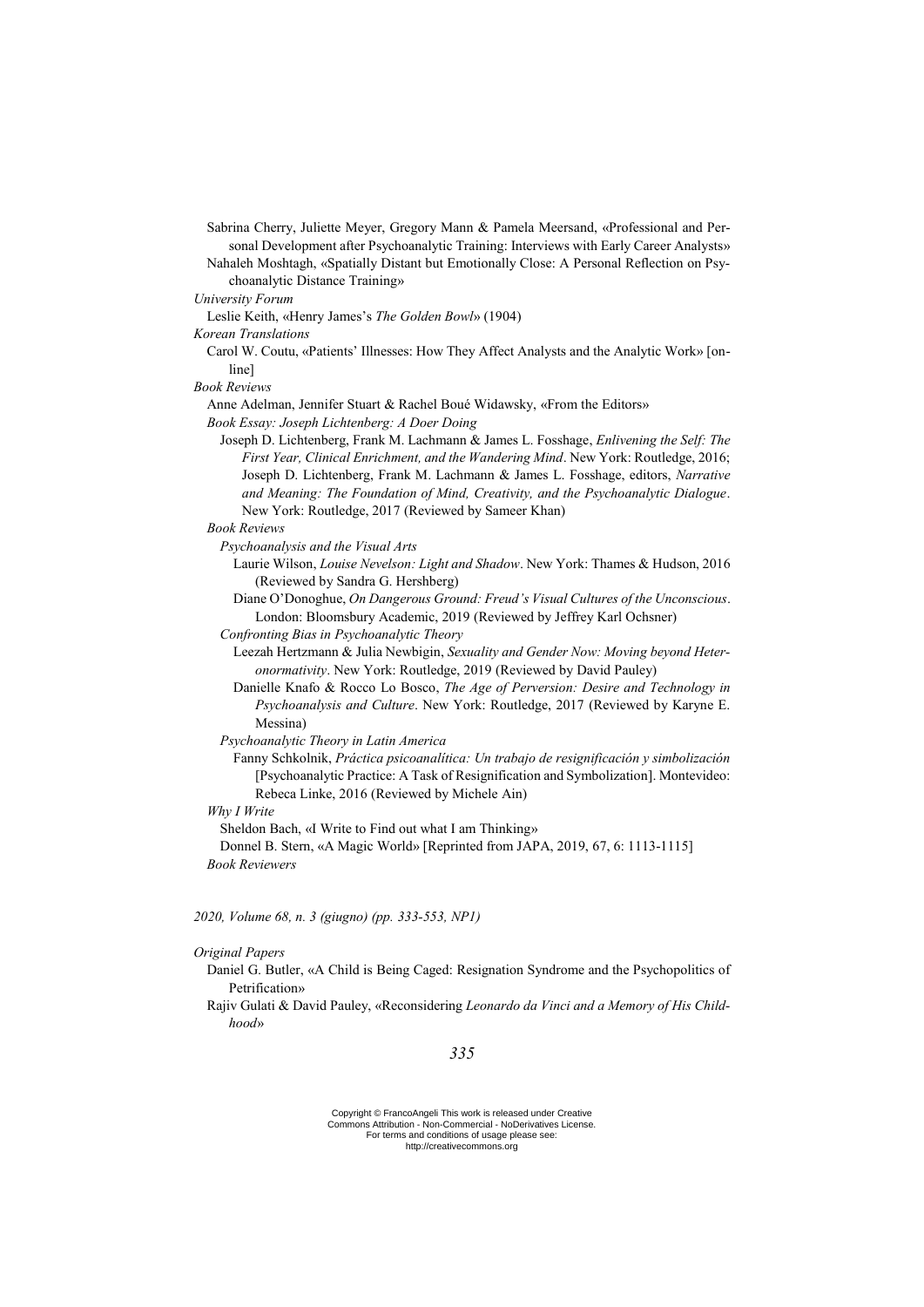*Plenary Address*

Charles B. Strozier, «A Tribute to Robert Jay Lifton»

- Robert Jay Lifton, «Owning Reality: Reflections on Cultism and Zealotry»
- *Psychoanalysis and the Pandemic*
	- Mitchell Wilson, «Psychoanalysis and the Pandemic: Editor's Introduction»
	- Vera Békés, Katie Aafjes-van Doorn, Tracy A. Prout & Leon Hoffman, «Stretching the Analytic Frame: Analytic Therapists' Experiences with Remote Therapy During COVID-19»
	- Kylie Svenson, «Teleanalytic Therapy in the Time of COVID-19: Dissociation in the Countertransference»
	- Riccardo Lombardi, «Corona Virus, Social Distancing, and the Body in Psychoanalysis»
	- Richard Tuch, «Doubters and Believers in the Time of the Pandemic»
	- Lynne Zeavin, «Can You See Me?»
	- Gali Hashmonay, «On Masochism: A Resident's Conflict Between Sacrifice and Self-Preservation During the COVID-19 Pandemic»
	- Kathryn J. Zerbe, «Pandemic Fatigue: Facing the Body's Inexorable Demands in the Time of COVID-19»
	- Sergio Benvenuto, «Exception as Cure»
	- Anne Adelman, «Virtual Mourning»

Donald Moss, «I and You – One Sentence Per Patient Per Session in the Time of COVID» *Reviews of Books*

- Anne Adelman, Jennifer Stuart & Rachel Boué-Widawsky, «From the Editors»
- *Book Essay: Law, Gender, and the Liberal Project in American Psychoanalytic Thought* Jill Gentile with Michael Macrone, *Feminine Law: Freud, Free Speech, and the Voice of* 
	- *Desire*. London: Karnac, 2016; Anne C. Dailey, *Law and The Unconscious: A Psychoanalytic Perspective*. New Haven, CT: Yale University Press, 2017; Maria Aristodemou, *Law, Psychoanalysis, Society: Taking the Unconscious Seriously*. New York: Routledge, 2014 (Essay by Nomi Maya Stolzenberg)
- *Book Reviews*
	- *Childhood and Adolescence*
		- Lisa Farley, *Childhood beyond Pathology: A Psychoanalytic Study of Development and Diagnosis*. Albany, NY: SUNY Press, 2018 (Reviewed by Timothy Rice)
		- Nick Midgley, Karen Ensink, Karin Lindqvist, Norka Malberg & Nicole Muller, *Mentalization-Based Treatment for Children: A Time-Limited Approach*. Washington, D.C.: American Psychological Association, 2017 (Reviewed by Charles E. Parks)
		- Mary T. Brady, *The Body in Adolescence: Psychic Isolation and Physical Symptoms*. London: Routledge, 2016; Mary T. Brady, *Analytic Engagements with Adolescents: Sex, Gender, and Subversion*. London: Routledge, 2018 (Reviewed by Carla E. Neely)
	- *The Analytic Couch*
		- Nathan Kravis, *On the Couch: A Repressed History of the Analytic Couch from Plato to Freud*. Cambridge, MA: MIT Press, 2017 (Reviewed by Nancy J. Crown) (1)

#### *Why I Write*

Rosemary H. Balsam, «Writing the Inward Eye»

### *Book Reviewers*

*Letter to the Editor*

Adam P. Natoli [on-line]

(1) Questo libro è segnalato a pp. 541-542 del n. 3/2019 di *Psicoterapia e Scienze Umane.*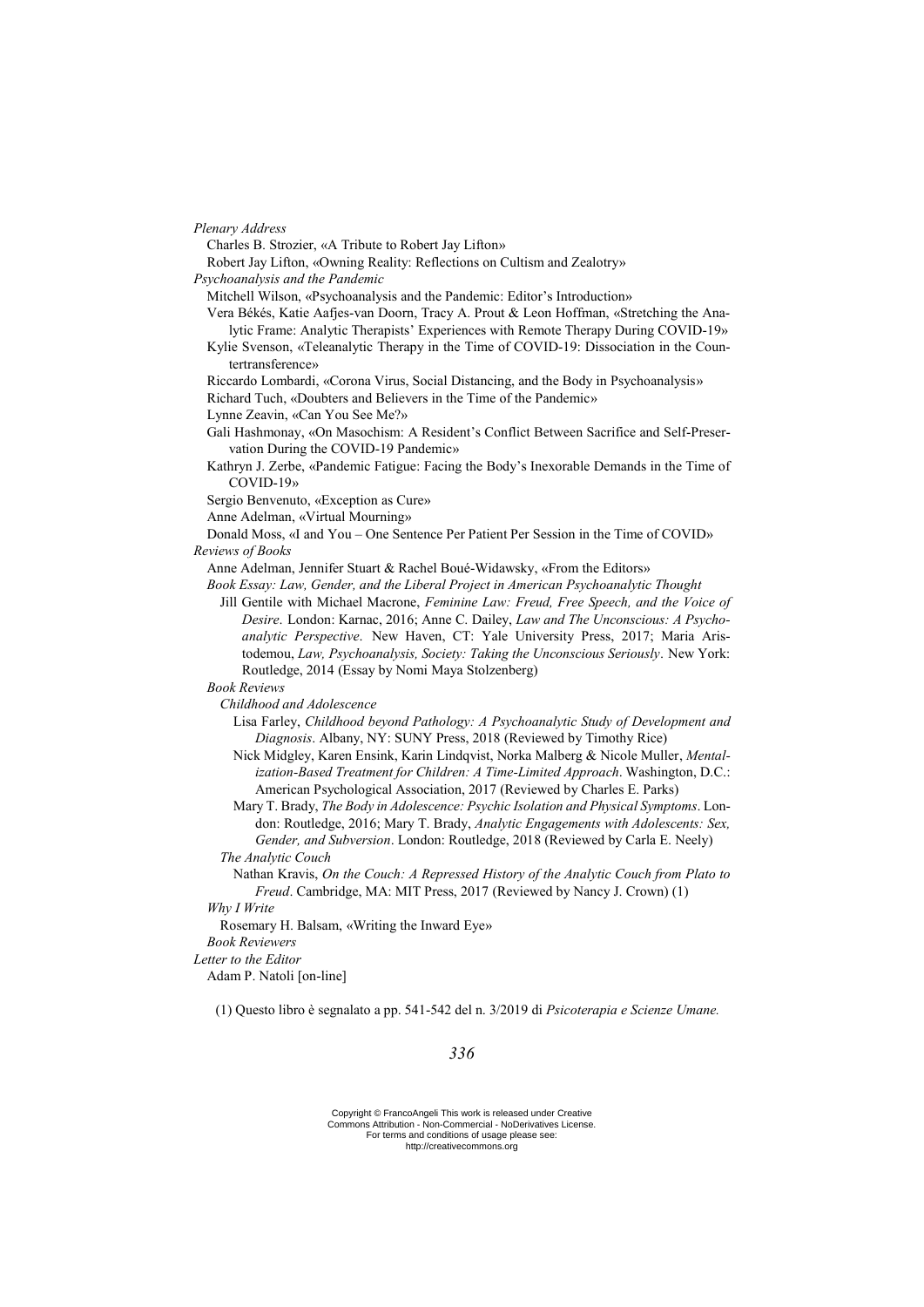*2020, Volume 68, n. 4 (agosto) (pp. 561-759)*

*Original Papers*

Sarah Ackerman, «Impossible Ethics»

Allannah Furlong, «Consenting and Assenting to Psychoanalytic Work»

Noha Sadek, «The Phenomenology and Dynamics of Wealth Shame: Between Moral Responsibility and Moral Masochism»

*Essay*

Jill Gentile, «Time May Change Us: The Strange Temporalities, Novel Paradoxes, and Democratic Imaginaries of a Pandemic»

*Plenary Address*

Henry J. Friedman, «Carol Gilligan: An Introduction»

Carol Gilligan, «Disrupting the Story: Enter Eve»

*Letters to the Editor*

Todd Essig, «On Distance Training»

Nahaleh Moshtagh, «Reply to Essig»

*Reviews of Books*

Anne Adelman, Jennifer Stuart & Rachel Boué-Widawsky, «From the Editors» *Book Essays*

*Evolution of The "Goldwater Rule": Professionalism, Politics, and Paranoia*

John Martin-Joy, *Diagnosing from a Distance: Debates over Libel Law, Media, and Psychiatric Ethics from Barry Goldwater to Donald Trump.* New York: Cambridge University Press, 2020; Bandy X. Lee, editor, *The Dangerous Case of Donald Trump*. Updated Edition. New York: St. Martin's Press, 2017 (1); Allen Frances*, Twilight of American Sanity: A Psychiatrist Analyzes the Age of Trump.* New York: William Morrow, 2017; Jerrold M. Post with Stephanie R. Doucette, *Dangerous Charisma: The Political Psychology of Donald Trump and His Followers.* New York: Pegasus Books, 2019 (Essay by Allen R. Dyer)

*Personal Meaning: Anthropology, Psychoanalysis, and "Individuology"*

Nancy J. Chodorow, *The Psychoanalytic Ear and the Sociological Eye: Toward an American Independent Tradition*. New York: Routledge, 2020; Katherine Pratt Ewing, *Arguing Sainthood: Modernity, Psychoanalysis, and Islam.* Durham, NC: Duke University Press, 1997; Andrea Chiovenda, *Crafting Masculine Selves: Culture, War, and Psychodynamics in Afghanistan.* New York: Oxford University Press, 2019; Stefania Pandolfo, *Knot of the Soul: Madness, Psychoanalysis, Islam*. Chicago, IL: Chicago University Press, 2018 (Essay by Robert A. Paul)

*Book Reviews*

*Separation Theory Revisited*

Catherine Chabert, *Maintenant, il faut se quitter*. Paris: PUF, 2017 (Reviewed by Laura Kleinerman)

*The Psychoanalyst as Memoirist*

Joan Wheelis, *The Known, the Secret, the Forgotten: A Memoir*. New York: Norton, 2019 (Reviewed by Salman Akhtar)

*Psychoanalysis and Fashion*

Anita W. Katz & Arlene K. Richards, editors, *Psychoanalysis in Fashion*. New York: International Psychoanalytic Books, 2018 (Reviewed by Carola Chase)

*Why I Write*

Arlene Kramer Richards, «Learning to Write»

*Book Reviewers*

(1) Questo libro è recensito a pp. 324-327 del n. 2/2018 di *Psicoterapia e Scienze Umane.*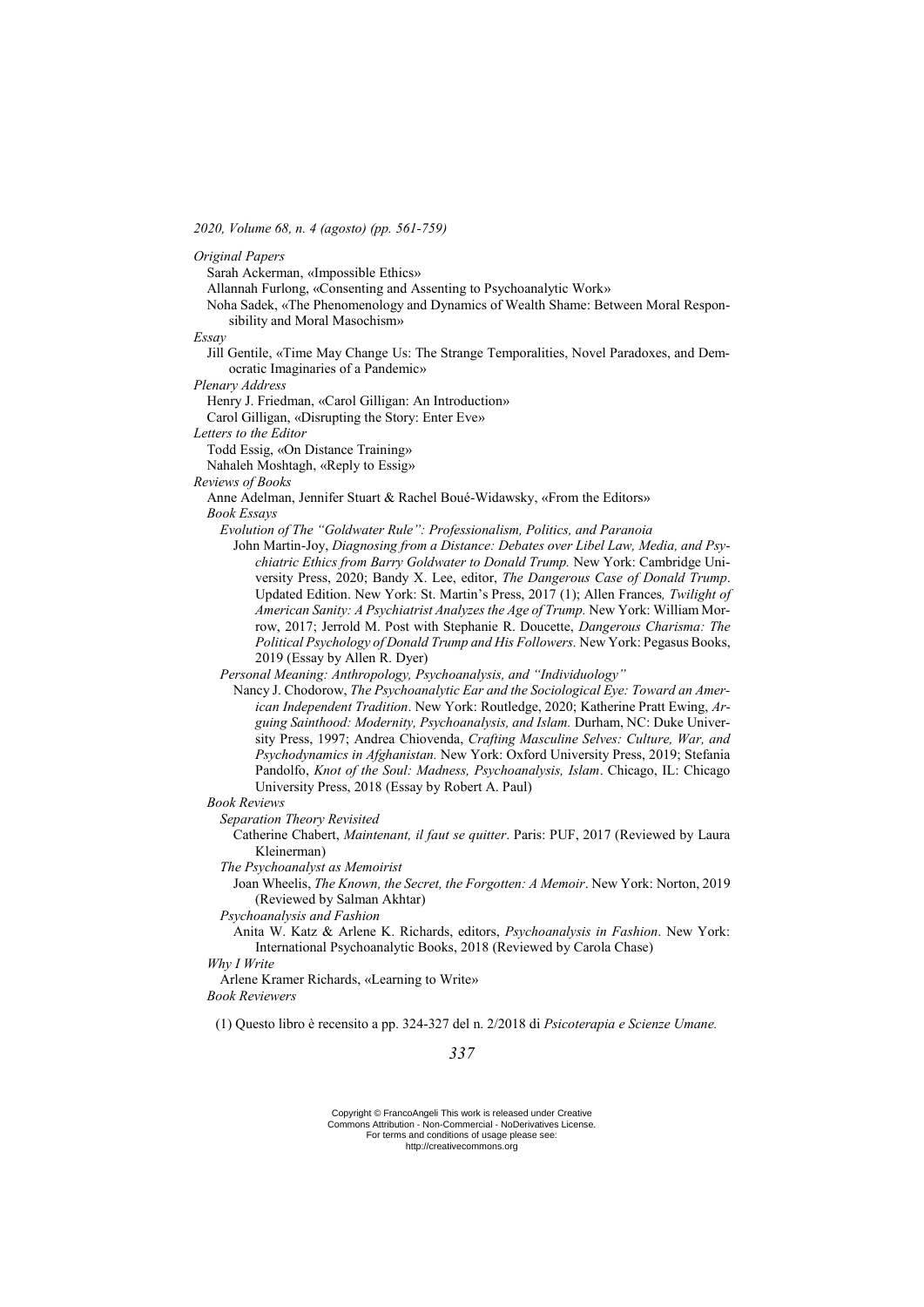*2020, Volume 68, n. 5 (ottobre) (pp. 768-1013)*

| JAPA Prizes for 2019 |  |  |
|----------------------|--|--|
|                      |  |  |

*Original Papers*

Peter Goldberg, «Body-Mind Dissociation, Altered States, and Alter Worlds»

Henry C. Markman, «Embodied Attunement and Participation»

- Jane V. Kite, «Introduction to "Return of the Repressed: Revisiting Dissociation and the Psychoanalysis of the Traumatized Mind"»
- Michael J. Diamond, «Return of the Repressed: Revisiting Dissociation and the Psychoanalysis of the Traumatized Mind»

*Commentaries on Michael J. Diamond's Paper "Return of the Repressed":*

- Riccardo Lombardi, «Focusing on The Patient's Body-Mind Relationship in The Treatment of Severe Dissociation»
- Stephen D. Purcell, «Dissociation: Dissemblance or Dis-Assembly?»

Donnel B. Stern, «Dissociative Multiplicity and Unformulated Experience»

Michael J. Diamond, «Encompassing the Multitude, Animating the Contradictions, and Building Bridges: Reply to Commentaries»

*Reviews of Books*

Anne Adelman, Jennifer Stuart & Rachel Boué-Widawsky, «From the Editors»

*Book Essays*

*Winnicott's Collected Works: Part I*

Philip Blumberg & Adrienne Harris, «Introduction»

- Miriam Steele & Howard Steele, «Tracing the Footsteps of a Psychoanalytic Master». Book Essay on: *The Collected Works of D.W. Winnicott. Volume 1: 1911-1938*. Edited by Kenneth Robinson. Oxford, UK: Oxford University Press, 2016
- Joyce Slochower, «On Behalf of the Child: Winnicott's Work During the War Years». Book Essay on: *The Collected Works of D.W. Winnicott. Volume 2: 1939-1945.* Edited by Christopher Reeves. Oxford, UK: Oxford University Press, 2016

*The Life and Times of Edith Jacobson*

Martina Kolb, «Poetic Agency: Edith Jacobson's Captivity». Book Essay on: Edith Jacobson, *Gefängnisaufzeichnungen* [Edith Jacobson's Black Prison Notebook]. Edited by Judith Kessler & Roland Kaufhold. Giessen: Psychosozial Verlag, 2015

Francis Baudry, «Edith Jacobson: Personal Reminiscences»

*Psychoanalysis and Sexual Citizenship*

Leon Hoffman, «From "Making Out" to "Making Love": Sexual Passions in Late Adolescence and Emerging Adulthood». Book Essay on: Jennifer S. Hirsch & Shamus Khan, *Sexual Citizens: A Landmark Study of Sex, Power, and Assault on Campus.*  New York: Norton, 2020

*Book Review*

- *A Graphic Novelist's View of Psychoanalysis*
	- Sarah Boxer, *In the Floyd Archives: A Psycho-Bestiary*. New York: International Psychoanalytic Books, 2019; Sarah Boxer, *Mother May I? A Post-Floydian Folly*. New York: IP Books, 2019 (Reviewed by Gail Boldt)

*Why I Write*

Paul Schwaber, «Would It Were Effortless» *Book Reviewers*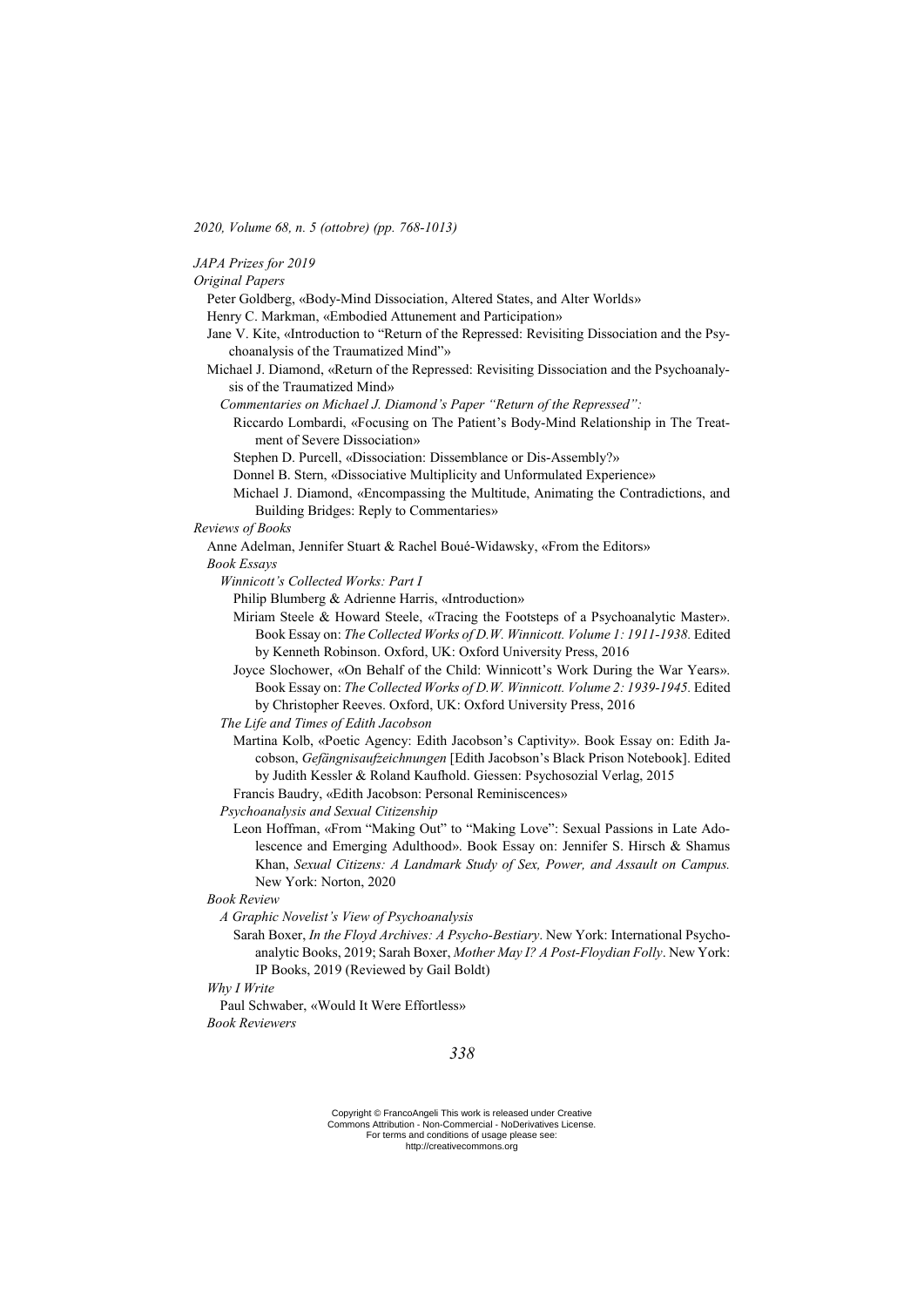*2020, Volume 68, n. 6 (dicembre) (pp. 1021-1199)*

*Original Papers*

- Katie Lewis, «Methodological Innovations in Psychoanalytic Case Studies: Introduction to Rabinovich»
- Merav Rabinovich, «Elephant in the Room: A Methodology for Case Studies Metasynthesis»
- Vera Békés & Leon Hoffman, «The "Something More" Than Working Alliance: Authentic Relational Moments»
- Justin Richardson, Deborah Cabaniss, Sabrina Cherry, Jane Halperin & Susan Vaughan, «Emergency Remote Training in Psychoanalysis and Psychotherapy: An Initial Assessment from Columbia»
- *A COVID Panel*
	- Glen O. Gabbard, «The Analyst and the Virus»
	- Francisco J. González, «Looking Beyond: Toward a Psychoanalytic Future»
	- Paola M. Contreras, «The Magical and the My-Person in Psychoanalysis During the COVID Pandemic»
	- Alfred Margulies, «Falling Out of the World and the Longing for Home»

#### *Reviews of Books*

- Anne Adelman, Jennifer Stuart & Rachel Boué-Widawsky, «From the Editors»
- *Winnicott's Collected Works: Part II. Plea for a Safe Place*
	- *The Collected Works of D.W. Winnicott. Volume 3: 1946-1951.* Edited by Lesley Caldwell and Helen Taylor Robinson. Oxford, UK: Oxford University Press, 2016 (Reviewed by Giuseppe Civitarese)

### *Book Essay*

- *The Life and Times of Edith Jacobson*
	- Martina Kolb, «*Well-Versed: Edith Jacobson's Expressionism*». Book Essay on: Edith Jacobson, *Gefängnisaufzeichnungen* [Edith Jacobson's Black Prison Notebook]. Edited by Judith Kessler and Roland Kaufhold. Giessen: Psychosozial Verlag, 2015

*Book Reviews*

- *The American Independent Tradition in Psychoanalysis*
	- Nancy J. Chodorow, *The Psychoanalytic Ear and the Sociological Eye: Toward an American Independent Tradition*. New York: Routledge, 2019 (Reviewed by Jeffrey Berman)
- *A Psychoanalyst Confronts Mortality*

Corinne Masur, *Flirting with Death: Psychoanalysts Confront Death*. New York: Routledge, 2018 (Reviewed by Paula L. Ellman)

*Why I Write:* Paula L. Ellman, «Writing as Connecting With Self and Other»

### **Commento sul** *Journal of the American Psychoanalytic Association*

### *Jutta Beltz\* , Luisella Canepa\*\**

<u>.</u>

Nell'arco del 2020 il *Journal of the American Psychoanalytic Association* (JAPA) rispecchia lo sconvolgimento e il graduale riconoscimento dei cambiamenti avvenuti in seguito all'avvento della pandemia di COVID-19. L'editor Mitchell Wilson nell'introduzione al n. 2/2020 preannuncia riflessioni e studi sull'impatto della pandemia sulla teoria e la pratica, prima di presentare alcuni modelli di riforma della formazione in psicoanalisi in seguito alla riduzione di candidati

\*\* Via Eustachi 19, 20129 Milano, e-mail <luisella.canepa@gmail.com>.

 $*$  Via Arpesani 5, 20129 Milano, e-mail <br/>beltz.jutta@gmail.com>.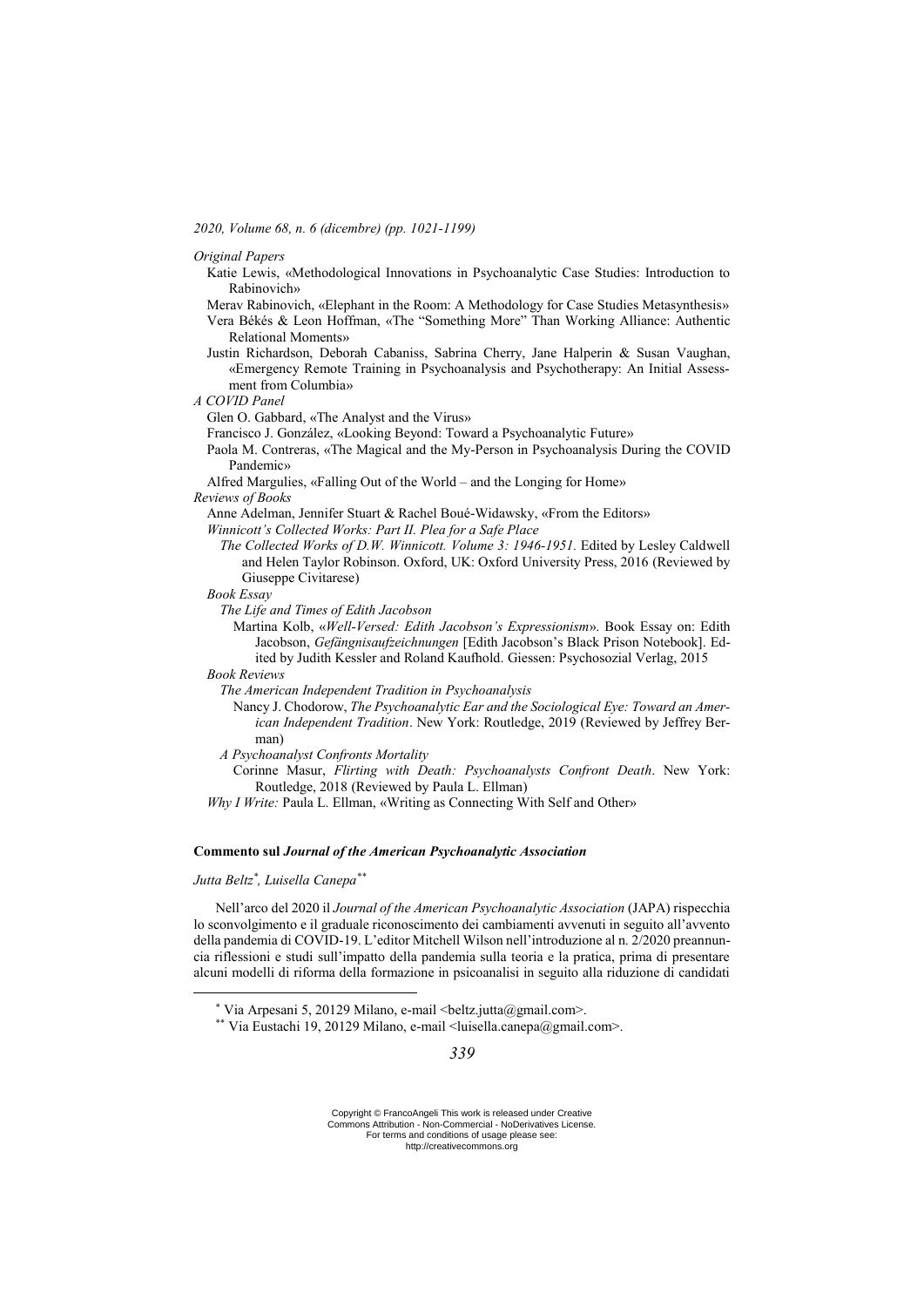negli ultimi decenni, argomento che sarà ripreso. Richard C. Fritsch e Robert Winer del *Washington Baltimore Center for Psychoanalysis* illustrano un programma integrato basato sulle proposte di Kernberg (Come prevenire il suicidio degli istituti psicoanalitici [2012]. *Psicoterapia e Scienze Umane*, 2014, 48, 1: 9-22) con due principi di base: 1) l'apertura verso l'interazione con altre discipline per promuovere la libertà di pensiero, e 2) l'apertura verso un modello formativo più flessibile, adatto allo *Zeitgeist*, per il quale l'analisi personale non è un criterio indispensabile. Il programma unisce studiosi accademici, psicoterapeuti e candidati in psicoanalisi in due moduli successivi che consentono nel primo l'apprendimento della psicoanalisi come teoria della mente e come strumento di ricerca, e nel secondo l'interscambio tra i vari livelli di esperienza pratica e teorica tra clinici e studiosi accademici. I primi risultati positivi consistono nella rivitalizzazione dell'Istituto sia dal punto di vista culturale a causa di una maggiore diversificazione sociale e razziale, sia da quello materiale economico. Come punti critici sono segnalati la strutturazione meno gerarchica che insieme con l'eterogeneità degli studenti rappresenta una sfida didattica e il mantenimento dell'identità analitica. Justin Richardson e collaboratori (n. 2/2020) illustrano dettagliatamente il percorso che ha portato il *Columbia University Center for Psychoanalytic Training and Research* a modificare il suo modello di formazione: più tradizionale, ma ristrutturato in vari aspetti fondamentali. Le criticità maggiori sono state individuate nel modello progressivo di valutazione e avanzamento dei candidati che è stato sostituito da un percorso didattico chiaro con un affiancamento più individuale e prevedibile. Sono stati ridotti i criteri per l'intensità dell'analisi personale da 4 a 3 sedute settimanali, come anche la durata del caso da presentare per l'esame finale. L'obiettivo è quello di aumentare la trasparenza, l'obiettività e la predittività della formazione, e di migliorare sia il lavoro clinico, riducendo la pressione sui candidati, sia la comunicazione tra candidati e Istituto. Lo stesso gruppo di lavoro (n. 6/2020) presenta i risultati di una prima valutazione sulla formazione psicoanalitica all'intervento di crisi *on-line* per affrontare le richieste di aiuto a causa della pandemia.

Nel n. 3/2020 una decina di analisti testimoniano le loro prime esperienze con le conseguenze della pandemia con brevi articoli su vari argomenti quali l'analisi da remoto (Vera Békés *et al*., Kylie Svenson e Katryn Zerbe), e le riflessioni della grave situazione esterna sul lavoro clinico da parte di Riccardo Lombardi, Richard Tuch e Lynn Zeavin. Durante il Congresso annuale dell'*American Psychoanalytic Association* del 19-21 giugno 2020 che si svolge per la prima volta in modo virtuale, Glen O. Gabbard (n. 6/2020) nel *plenary panel* "Transformations of psychoanalytic experience and practice in the COVID-19-era" sostiene che il virus funge da livellatore avvicinando pazienti e analisti nella necessità di affrontare un'immensa incertezza esistenziale. Il sottofondo di angoscia e di un'ideazione catastrofica generale hanno alterato la cornice in cui avviene l'analisi in aggiunta all'utilizzo di tele-analisi diventata obbligatoria. Nella coppia analitica compaiono delle rassicurazioni reciproche in una condizione in cui è possibile solo una conoscenza parziale, poi però anche delle ansie paranoidi e depressive da entrambe le parti. Per lo più la vita è sospesa, come in un tempo di attesa, creando uno stato mortifero di inattività. La vita è segnata dall'isolamento sociale e dalla solitudine, oppure da condizioni di convivenza forzata che può diventare tossica fino all'abuso domestico. Al flagello del COVID-19 si aggiunge quello del razzismo che obbliga al riconoscimento della convergenza tra intrapsichico e socioculturale (razzismo, omofobia e sessismo), intreccio di prospettive con il quale, secondo Gabbard, gli psicoanalisti hanno storicamente avuto non poche difficoltà (si veda anche l'articolo di Dorothy E. Holmes sul "trauma culturale" nel n. 1/2021 della nostra rivista). In questo mondo sconvolto Gabbard vede delle possibilità per una psicoanalisi più flessibile che deve costantemente tener conto di tre fattori: della persona del paziente, della persona dell'analista e dello *Zeitgeist*. Infatti, Francisco Gonzàlez (n. 6/2020) ricorda che le innovazioni teoriche nascono dalle esigenze della pratica. Prevede che il drammatico adattamento messo in atto dagli psicoanalisti per affrontare la pandemia si ripercuoterà per forza sulla teoria. La minaccia mortale del virus sugli individui va di pari passo con la crisi profonda della politica a causa delle iniquità,

# *340*

Copyright © FrancoAngeli This work is released under Creative Commons Attribution - Non-Commercial - NoDerivatives License. For terms and conditions of usage please see: http://creativecommons.org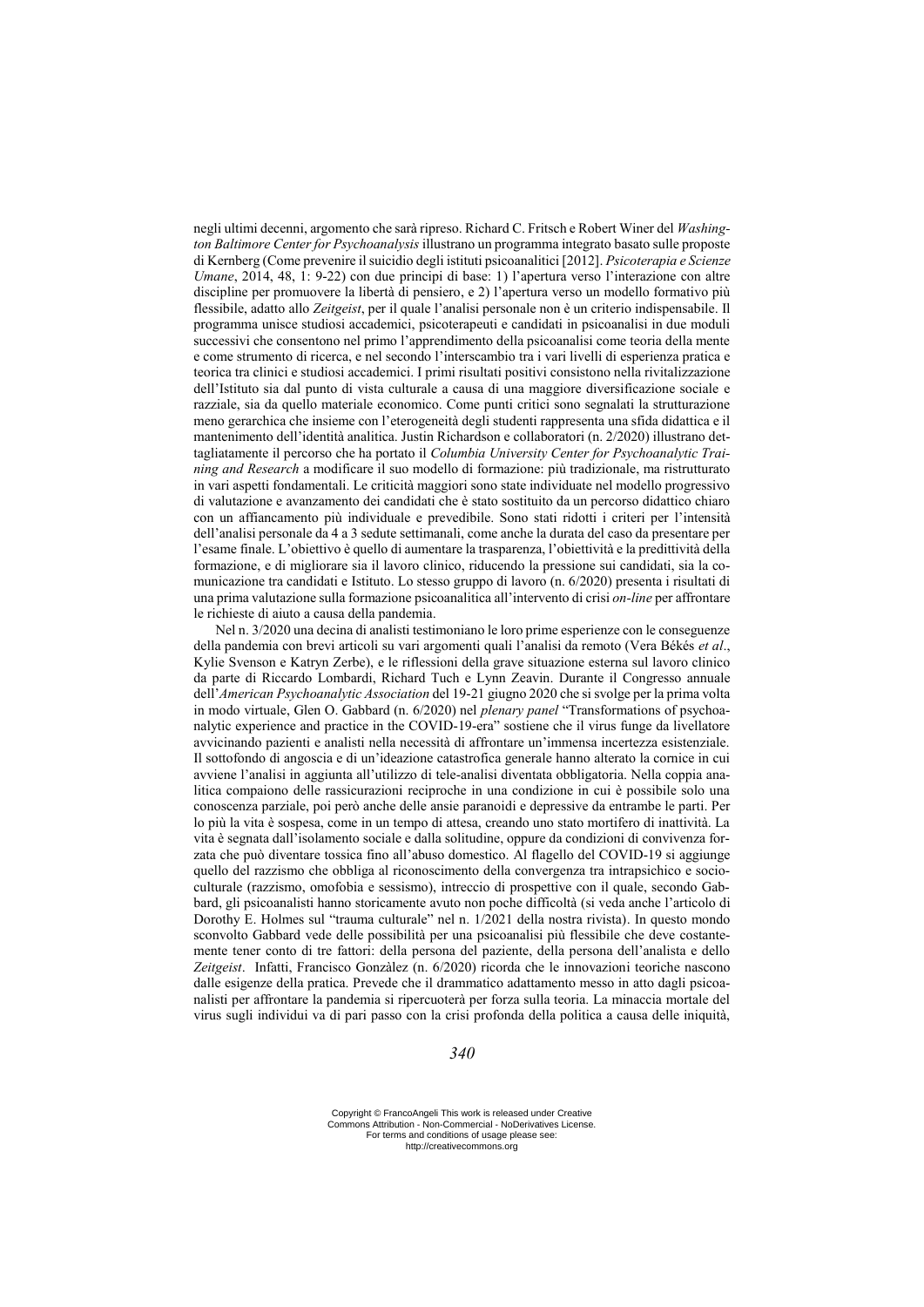delle discordie e della paura, evidenziando la grande vulnerabilità umana lungo due dimensioni: la prima, individuale, e ben nota alla psicoanalisi, riguarda la realtà della morte e la brutale casualità che rende vulnerabili tutti. La seconda dimensione, collettiva, riguarda le iniquità e le differenze, coinvolge l'inconscio sociale e necessita di sviluppo urgente della teoria e della pratica della psicoanalisi contemporanea. Una consapevolezza globale è emersa per la prima volta dopo le guerre mondiali, una consapevolezza altamente traumatizzata con le difese tipiche del ferito grave, perciò incapace di comprendere i bisogni della specie umana (Elisabeth Young-Bruehl, Civilization and its dream of content: Reflections on the unity of human kind. *Psychoanalytic Inquiry*, 2012, 32, 6: 543-558. Anche in: *The Clinic and the Context: Historical Eassys*. London: Routledge, 2013). Freud in *Al di là del principio del piacere* (1920) definisce traumatica ogni eccitazione dall'esterno abbastanza forte da rompere lo schermo protettivo, e sostiene che meno un sistema è capace di contenere l'influsso di stimoli esterni, più virulenti saranno le conseguenze dell'irruzione. Gli eventi catastrofici recenti hanno scosso la coerenza della collettività che deve essere riparata. Secondo l'Autore è obbligatoria una scelta tra l'accettazione del cambiamento, che richiede un grande lavoro e il sacrificio di quello che era noto e apprezzato, e l'attaccamento tenace ai vecchi modi non più funzionali con le conseguenti alterazioni della psiche collettiva. Il ribaltamento del nostro mondo ci pone di fronte alla domanda se la psicoanalisi potrà sopravvivere dopo la fine del rapporto analista/paziente in presenza. Il lutto necessario per ciò che è andato perduto aiuta a creare spazio per un oggetto nuovo, vivo e aperto verso un futuro possibile. La flessibilità della teoria psicoanalitica viene già applicata all'*infant observation* e alla terapia del gioco. L'Autore suppone che la comunità psicoanalitica sia piuttosto chiusa, lontana dai problemi razziali e di grande povertà, da qui la scarsità di teorizzazione dell'inconscio sociale. Innovazioni teoriche dovranno perciò tener conto di nozioni dell'analisi di gruppo e della teoria critica del razzismo. Anche Jill Gentile (n. 4/2020) guarda oltre la coppia analitica. Sostiene che un fallimento dell'alterità era già in corso prima della pandemia, la quale ha precipitato una crisi in corso da tempo che è visibile dall'emergenza di nuove realtà insolite prima impensabili, come per esempio sparatorie nelle scuole, il razzismo della polizia o le catastrofi climatiche. Le polarizzazioni (autoritarismo contro egualitarismo, patriarcato contro femminismo, e inganno contro la verità) rendono visibile la fatica del mondo e rappresentano il potenziale per una trasformazione catastrofica. Ammonisce che la psicoanalisi non deve colludere con queste situazioni insolite pena il tradimento dell'obbligo etico di affrontare ciò che è estraneo. Secondo Jill Gentile, in un certo senso il virus agisce come la psicoanalisi, da un lato rompendo dei recinti ideologici e frenando la tendenza alla ripetizione, dall'altro sollecitando tensioni paradossali nuove e immaginari arditi. I nuovi paradossi non sono riducibili alla scissione o alla polarizzazione, per esempio le nostre difficoltà di respiro possono accendere l'attenzione sulla crisi climatica, e il distanziamento sociale è accompagnato dalla riscoperta del bisogno dell'altro. È necessario fare i conti con l'interdipendenza per affrontare la realtà tenendo conto dell'inseparabilità tra libertà individuale e guarigione collettiva. Jill Gentile cita Wilfred Bion (*Il cambiamento catastrofico; La griglia; Caesura; Seminari brasiliani; Intervista* [1977]. Torino: Loescher, 1981) e Christopher Bollas (*Forze del destino: psicoanalisi e idioma umano* [1991]. Roma: Borla, 1992) che – diversamente da P. Gendrault (Letter to analysts. Posted to *Das Unbehagen* Listserv, April 12, 2020) che predice la fine della psicoanalisi – parlando di cesura evocano una rinascita dopo il collasso in un nuovo ordine del tempo in cui occorre un'azione trasformativa della psicoanalisi.

I cambiamenti in psicoanalisi teorizzati sono ulteriormente sostenuti dagli scritti di due ricercatori che hanno fatto ampio uso di interviste per studiare, con metodi basati sulla psicoanalisi, fenomeni collettivi che riguardano la società. Carol Gilligan (n. 4/2020), psicoanalista e scrittrice femminista, è nota per i suoi studi sulle disparità di genere con i quali ha mostrato che le asserzioni binarie del genere sono basate su costruzioni della realtà piuttosto che sulla verità (sul tema del *gender* si vedano anche alcuni contributi pubblicati sul n. 1/2021 di *Psicoterapia e Scienze Umane*). Nel suo lavoro sostiene che il superamento del patriarcato è necessario per affrontare la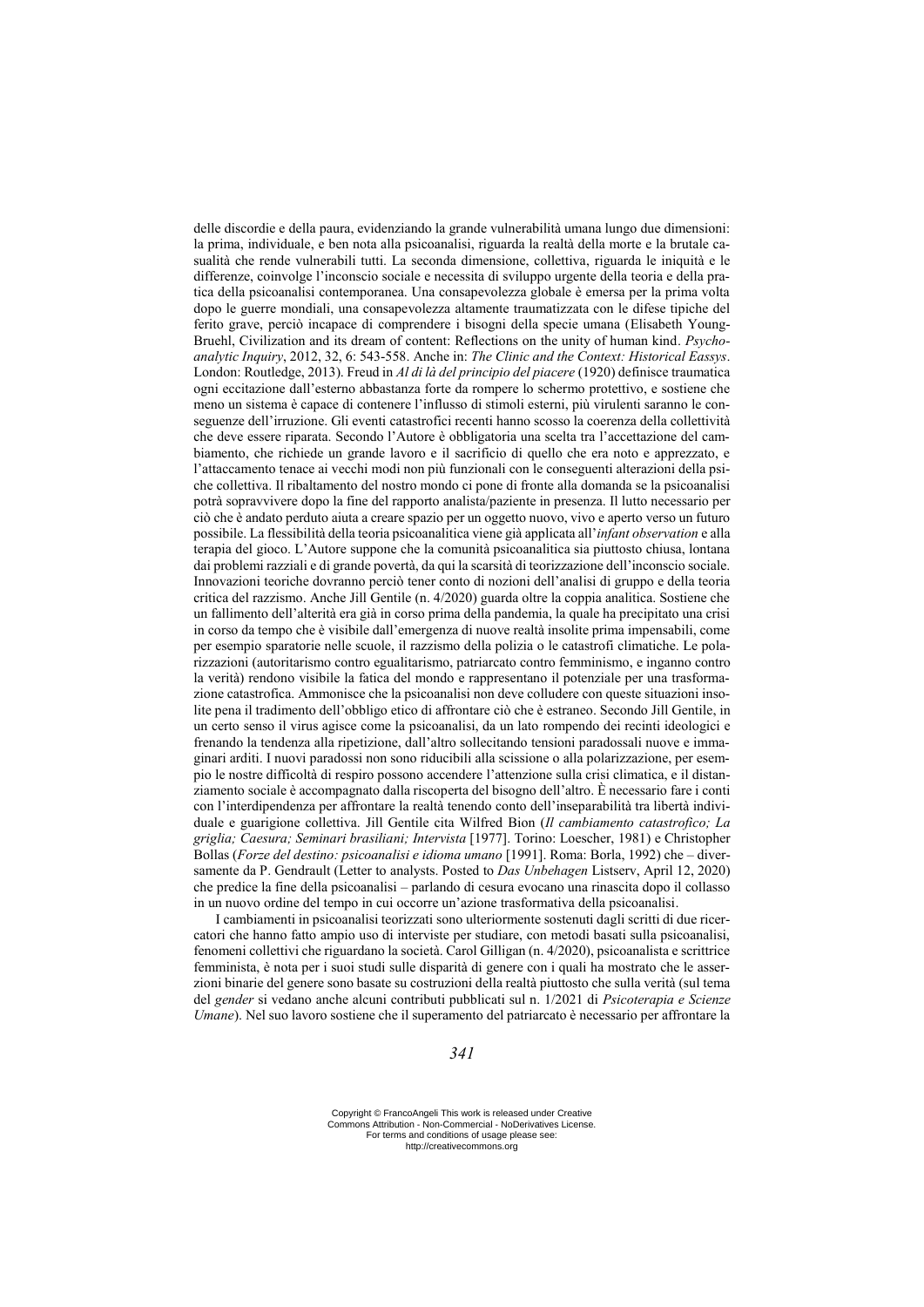crisi attuale. Parte da una lettura stratificata del libro della *Genesi* per interpretare in modo originale le radici del patriarcato. In una prima versione non c'è gerarchia tra uomo e donna. Nella seconda, che segna la nascita del patriarcato, Dio crea la donna rispondendo a un bisogno dell'uomo, che si sente solo. La terza lettura tiene conto di un aspetto della concezione patriarcale del mondo che riguarda le vulnerabilità dell'uomo, per cui egli ha bisogno della donna per contrastarle. Questa interpretazione tiene conto del bisogno dell'uomo di una voce differente, stravolgente, che si oppone alla narrazione patriarcale. Carol Gilligan invita a utilizzare gli strumenti della psicoanalisi e del femminismo per rendere possibile le trasformazioni necessarie. Robert Jay Lifton (n. 3/2020) nel suo originale approccio ha condotto numerose ricerche su fanatismo e settarismo. Erik Erikson (*Il giovane Lutero*. Roma: Armando, 1958; *La verità di Gandhi: sulle origini della nonviolenza militante* [1969]. Milano: Feltrinelli, 1972) fece riflessioni storiche e psicoanalitiche su battaglie collettive attraverso le biografie di personaggi significativi come Lutero e Gandhi. Lifton con il metodo degli *shared themes* ha studiato pattern di comportamento nei gruppi da una prospettiva psicoanalitica modificata, per poter comprendere comportamenti collettivi attraverso interviste a individui singoli. In questo modo ha studiato il totalitarismo e la riforma del pensiero nella Cina di Mao, l'idealismo totalitario dei medici nazisti e gli effetti delle armi nucleari sui sopravvissuti a Hiroshima. Descrive i meccanismi con i quali è possibile il riconoscimento della verità e il suo potenziale trasformativo.

Tra i contributi tecnici e teorici segnaliamo le riflessioni di Sarah Ackerman (n. 4/2020) che riprende il concetto di etica descritto da Freud ne *Il disagio della civiltà* (1929) e propone un modello fluido in cui è necessario scoprire i propri princìpi etici con ogni singolo paziente. L'incontro con il paziente, momento per momento, porta l'analista a parlare con maggiore sensibilità e comprensione, anche se la realizzazione dell'ideale etico in psicoanalisi è impossibile, in parte per le caratteristiche non controllabili dell'inconscio dell'analista e dell'analizzando e in parte per le caratteristiche dell'*après-coup* nel riconoscimento etico*.* Merav Rabinovich (n. 6/2020) ha elaborato un nuovo approccio nella presentazione di casi singoli con la metodologia della metasintesi che permette di mappare *pattern* ricorrenti di associazioni tra fenomeni clinici ed esperienze tra paziente e analista. Tale procedura, spiegata dettagliatamente, è utile al lavoro con il singolo paziente. Inoltre contribuisce a dare maggiore validità e rilevanza scientifica alla ricerca sul caso singolo mantenendo la ricchezza, la specificità e l'immediatezza del materiale clinico. Il fenomeno della dissociazione è dominante nel n. 5/2020, dove troviamo un'ampia esposizione di Michael J. Diamond sull'argomento in cui sostiene che lo scisma tra la teoria del trauma e la psicoanalisi tradizionale non sia necessario, arrivando alla riconciliazione della dissociazione con la rimozione, infine accessibili all'interpretazione. In séguito a un'accurata disamina storica del concetto del trauma, illustra la sua natura triadica composta da elementi economici, strutturali intrapsichici e delle relazioni oggettuali. Con la presentazione di un caso di trauma precoce, mostra come la trasformazione analitica può essere promossa attraverso l'articolazione dell'esperienza dissociata nello spazio terapeutico. Sia l'ipotesi teorica sia la gestione del caso sono commentate in modo controverso: Riccardo Lombardi sostiene che gli strumenti della psicoanalisi tradizionale, come l'interpretazione del transfert, della fantasia inconscia e delle relazioni oggettuali, siano inefficaci nel trattamento dei disturbi dissociativi in quanto inadatti al livello di funzionamento psichico di questi pazienti. Stephen D. Purcell ricorda l'utilità del riferimento teorico chiaro quando si è in difficoltà; e Donnel B. Stern propone di mantenere e di studiare "sotto lo stesso tetto" le differenze considerate convincenti contro le idee conflittuali. Peter Goldberg (n. 5/2020) espone un modello psicosomatico che considera, oltre agli stati patologici, la funzione adattativa della dissociazione nella quotidianità, evidenziando che certi transitori stati alterati di coscienza facilitano e mascherano la dissociazione mente/corpo e possono però anche rappresentare una fonte creativa. Riflette inoltre sulla diffusione di forme di patologia normalizzate come l'auto-stimolazione o le distrazioni continue come modalità di affrontare la vita nella società contemporanea.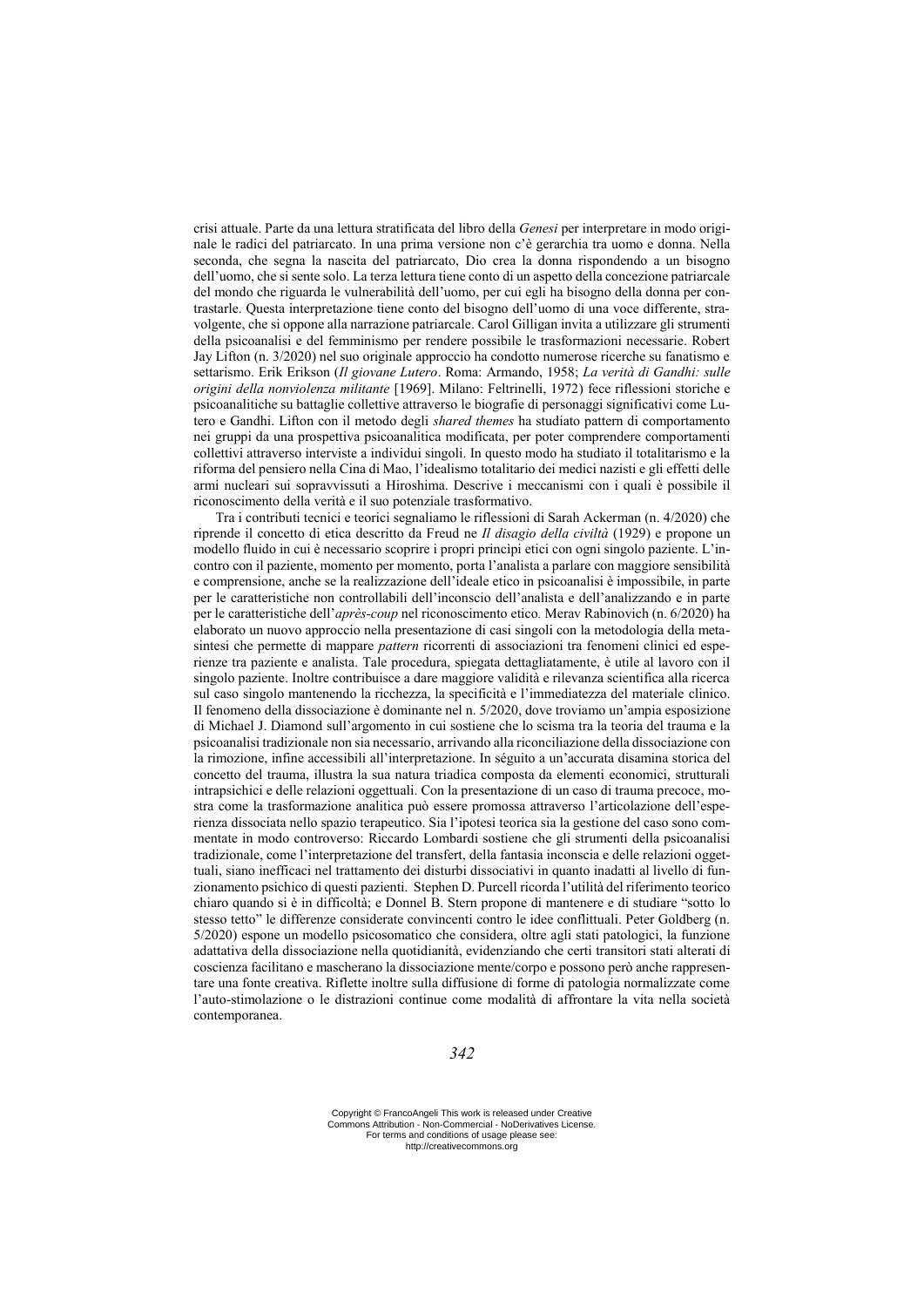## *The Psychoanalytic Quarterly*

(Trimestrale)

670 Berry Avenue, Los Altos, CA 94024, USA, E-Mail <PsaQ@aol.com> www.tandfonline.com/loi/upaq

*2020, Volume 89, n. 1 (pp. 1-194)*

# *Original Articles*

Otto F. Kernberg, «Malignant Narcissism and Large Group Regression» Sarantis Thanopulos, «Deconstructing *Rêverie*»

Mohsen Edrisi, «Feeling Dead in Early Traumatization: A Case Study on the Development of Hate»

Georgios Stathopoulos, «Nostalgia: A Lost Place for the Reviviscence of the Primary Object. A Contribution to the Psychoanalytic Study of Some Clinical Aspects of Nostalgia»

Luis César Sanfelippo & Alejandro Antonio Dagfal, «The Debate Between Janet and Freud Revisited: Trauma and Memory (1892-1895/1913-1914)»

# *Short Communication*

Mehr-Afarin Kohan, «On the State of "Speechlessness": When Analysts are Mis-Recognized by Their Patients»

# *Obituary*

Daria Colombo, «Martin Silverman, M.D. (1935-2019)»

# *Book Reviews*

Kevin V. Kelly, *Psychodynamic Approaches to Behavioral Change*, by Fredric N. Busch. Washington, D.C.: American Psychiatric Association Publishing, 2019

Robert Alan Glick, *Freud's Papers on Technique and Contemporary Clinical Practice*, by Lawrence Friedman. New York: Routledge, 2019

Jane V. Kite, *Death and Fallibility in the Psychoanalytic Encounter: Mortal Gifts*, by Ellen Pinsky. New York: Routledge, 2017

# *Abstracts*

Rita K. Teusch, Abstracts from the German Journal *Psyche: Zeitschrift für Psychoanalyse und Ihre Anwendungen.* Theme: Obsessive-Compulsive Disorders

*2020, Volume 89, n. 2 (pp. 195-365)*

# *Original Articles*

Claudia Lament, «Useful Untruths: Another Look at Pluralism in the Clinical Setting»

Thomas H. Ogden, «Toward a Revised Form of Analytic Thinking and Practice: The Evolution of Analytic Theory of Mind»

Eugene J. Mahon, «A Cartoon in a Dream»

Osnat Erel, «Vicissitudes in Winnicottian Theory on the Origins of Aggression: Between Dualism and Monism and from Back to Front»

*Target Article and Commentary*

Erik Stänicke, Anders Zachrisson & Arne Johan Vetlesen, «The Epistemological Stance of Psychoanalysis: Revisiting the Kantian Legacy»

*Commentary:* Charles Hanly, «Psychoanalytic Epistemology: Kant and Freud»

Erik Stänicke, Anders Zachrisson & Arne Johan Vetlesen, «Response to Charles Hanly»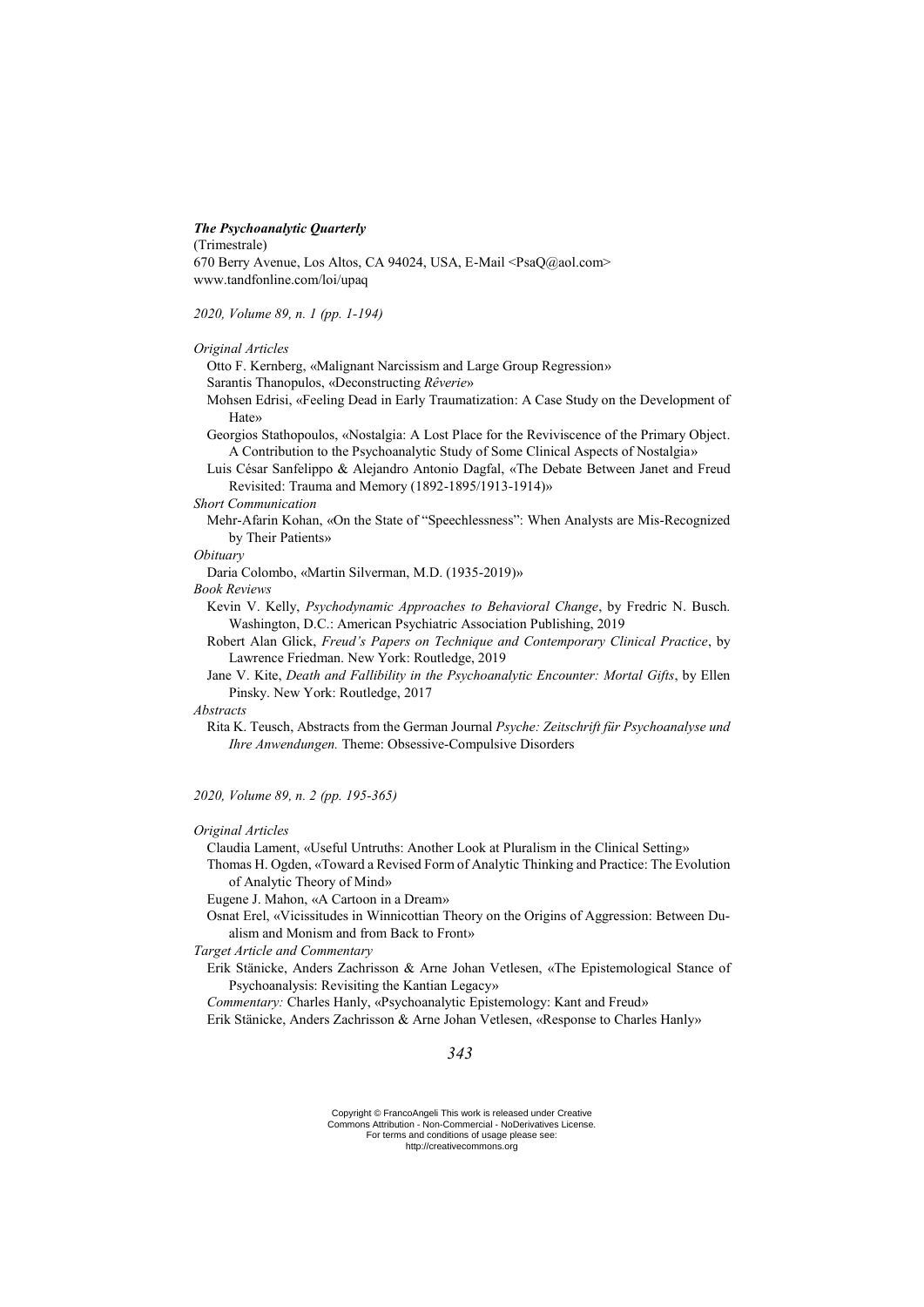#### *Book Reviews*

- Richard C. Fritsch, *Core Concepts in Classical Psychoanalysis: Clinical, Research Evidence and Conceptual Critiques*, by Morris N. Eagle. London: Routledge, 2018
- Rita K. Teusch, *Climate Crisis, Psychoanalysis, and Radical Ethics*, by Donna M. Orange. Abingdon and New York: Routledge, 2017
- Daria Colombo, *Decolonial Psychoanalysis: Towards Critical Islamophobia Studies*, by Robert K. Beshara. New York: Routledge, 2019

#### *2020, Volume 89, n. 3 (pp. 367-659)*

*Announcement*

Robert Michels, «*The Psychoanalytic Quarterly* Board of Directors Appoints New Editor-in-Chief»

*Original Articles*

Andrea Celenza, «Embodiment and the Perversion of Desire»

Dhwani Shah, «Dangerous Territory: Racist Moments in the Psychoanalytic Space»

- Dionne R. Powell, «From the Sunken Place to the Shitty Place: The Film Get Out, Psychic Emancipation and Modern Race Relations from a Psychodynamic Clinical Perspective»
- Charles Hanly, «Narcissism, Realism, and Their Paradoxical Relation»
- Elena Molinari, «Intimacy and Autism: An Apparent Paradox»
- Michael J. Diamond, «The Elusiveness of "The Feminine" in the Male Analyst: Living in Yet Not Being of The Binary»
- Dana Amir, «Parasitic Language»
- Riccardo Lombardi, Benedetto Genovesi & Sandra Isgrò, «Successful Treatment of Psychosis by Means of Supervised Analysis»
- Herman Westerink, «Pathoanalysis of Existence and the Study of Religion. An Unfinished Freudian Project»
- Paolo Fabozzi, «Dreaming and Experiencing in the Potential Space»

*Book Reviews*

- Rodrigo Barahona, *Relational Horizons: Mediterranean Voices Bring Passion and Reason to Relational Psychoanalysis*, edited by Alejandro Ávila Espada. New York: International Psychoanalytic Books, 2018
- Robert Ehrlich, *The Psychoanalytic Ear and the Sociological Eye: Toward an American Independent Tradition*, by Nancy J. Chodorow. New York: Routledge, 2020
- *2020, Volume 89, n. 4 (pp. 661-908)*

Jay Greenberg, «Editor's Introduction»

*Original Articles*

- Sarah Ackerman, «A Diagnosis for Psychoanalysis in the 21st Century: Freud as Medicine» Rodrigo Barahona, «Living the Non-Dream: An Examination of the Links Between Dreaming, Enactment, and Transformations in hallucinosis»
- Mead Goedert, «Racism in the Countertransference»
- Francisco J. González, «First World Problems and Gated Communities of the Mind: An Ethics of Place in Psychoanalysis»
- Avgi Saketopoulou, «Risking sexuality beyond consent: overwhelm and traumatisms that incite»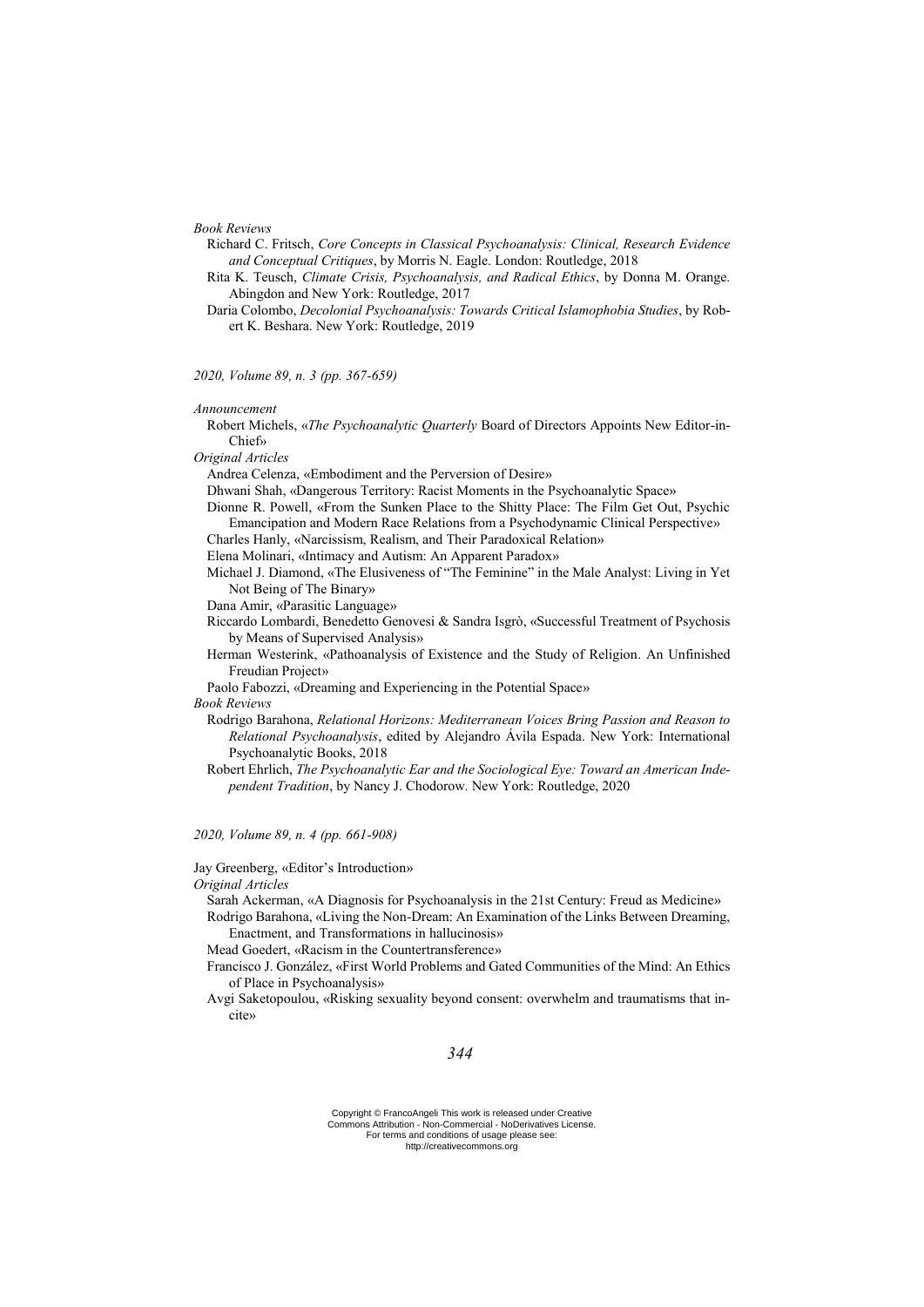Sumru Tufekcioglu, «The Millennial Turn in Psychoanalysis» Theodore Jacobs, «Commentary» Nancy Kulish, «Commentary»

#### *Correction*

Robert Ehrlich [on Ehrlich's book review of Nancy J. Chodorow's book in no. 3/2020] *Book Reviews*

Jill M. Miller, *Developmental Perspectives in Child Psychoanalysis and Psychotherapy*, edited by Christopher Bonovitz & Andrew Harlem. London: Routledge, 2018

Elisabetta Marchiori, *Psychoanalytic Perspectives on Virtual Intimacy and Communication in Film*, edited by Andrea Sabbadini, Ilany Kogan & Paola Golinelli. New York: Routledge, 2019

Steven H. Goldberg, *Creative Repetition and Intersubjectivity: Contemporary Freudian Explorations of Trauma, Memory, and Clinical Process*, by Bruce E. Reis. London: Routledge, 2019

*Contents of Volume LXXXIX; Name Index*

### *Commento su* **The Psychoanalytic Quarterly**

#### *Andrea Castiello d'Antonio\**

<u>.</u>

L'annata 2020 de *The Psychoanalytic Quarterly* è, come sempre, ricca di contributi di elevato spessore ma – prima di entrare nel merito – è necessario fare un passaggio in onore di Martin Silverman, scomparso prematuramente nell'agosto del 2019 e ricordato in un breve articolo di Daria Colombo nel n. 1/2020. Martin Silverman è stata una figura importante nel panorama degli analisti americani, e ha ricoperto diversi incarichi di prestigio. È stato *Clinical Professor of Psychiatry* presso la *New York University* (NYU) *School of Medicine*, analista didatta e supervisore sia presso il *Center for Psychoanalysis and Psychotherapy of New Jersey* sia all'*Institute for Psychoanalytic Education* (affiliato alla NYU *School of Medicine*), e per oltre quarantacinque anni ha esercitato come analista, scrivendo estensivamente di psicoanalisi e psichiatria di comunità. Noto per il suo grande impegno nel *board* del *Quarterly* di cui è stato a lungo responsabile della sezione delle recensioni, Silverman è ricordato come un analista che, partito dall'interesse per la psicoanalisi infantile, si è poi formato nell'ottica della Psicologia dell'Io, mantenendo una notevole apertura mentale e considerazione per punti di vista differenti forse proprio per merito del suo interesse primigenio verso l'età evolutiva. Sempre molto attento alle fasi pre-edipiche di sviluppo psicosessuale, ha affermato con forza che le vicissitudini edipiche possono essere realmente comprese solo indagando le fasi che precedono. Daria Colombo ricorda, tra l'altro, il suo scritto del 1985 "Countertransference and the myth of the perfectly analyzed analyst" (*Psychoanalytic Quarterly*, 54, 2: 175-199) in cui da Silverman è rimarcata l'umanità e la fallacia di ogni analista, anche se con funzioni di training o supervisore.

Come si è detto sopra, l'annata 2020 del *Quarterly* si presenta ricca di spunti interessanti; già nel n. 1/2020 emerge il contributo di Otto F. Kernberg, un analista di cui *Psicoterapia e Scienze Umane* si è occupata in più occasioni – si veda ad esempio la segnalazione del suo recente libro del 2016 *Psicoanalisi e formazione. Cambiamenti e prospettive del training psicoanalitico* (Milano: FrancoAngeli, 2018) alle pp. 537-338 del n. 3/2019. Nel suo articolo "Malignant narcissism and large group regression" Kernberg torna su un tema a lui caro e su cui ha prodotto fondamentali riflessioni, cioè il "narcisismo distruttivo", in questo caso riflettendo sulle relazioni tra narcisismo maligno e regressione nei grandi gruppi – un argomento di scottante attualità. È qui posta

<sup>\*</sup> Viale Pinturicchio 58, 00196 Roma, e-mail <casti.a@tiscali.it>.

Copyright © FrancoAngeli This work is released under Creative Commons Attribution - Non-Commercial - NoDerivatives License. For terms and conditions of usage please see: http://creativecommons.org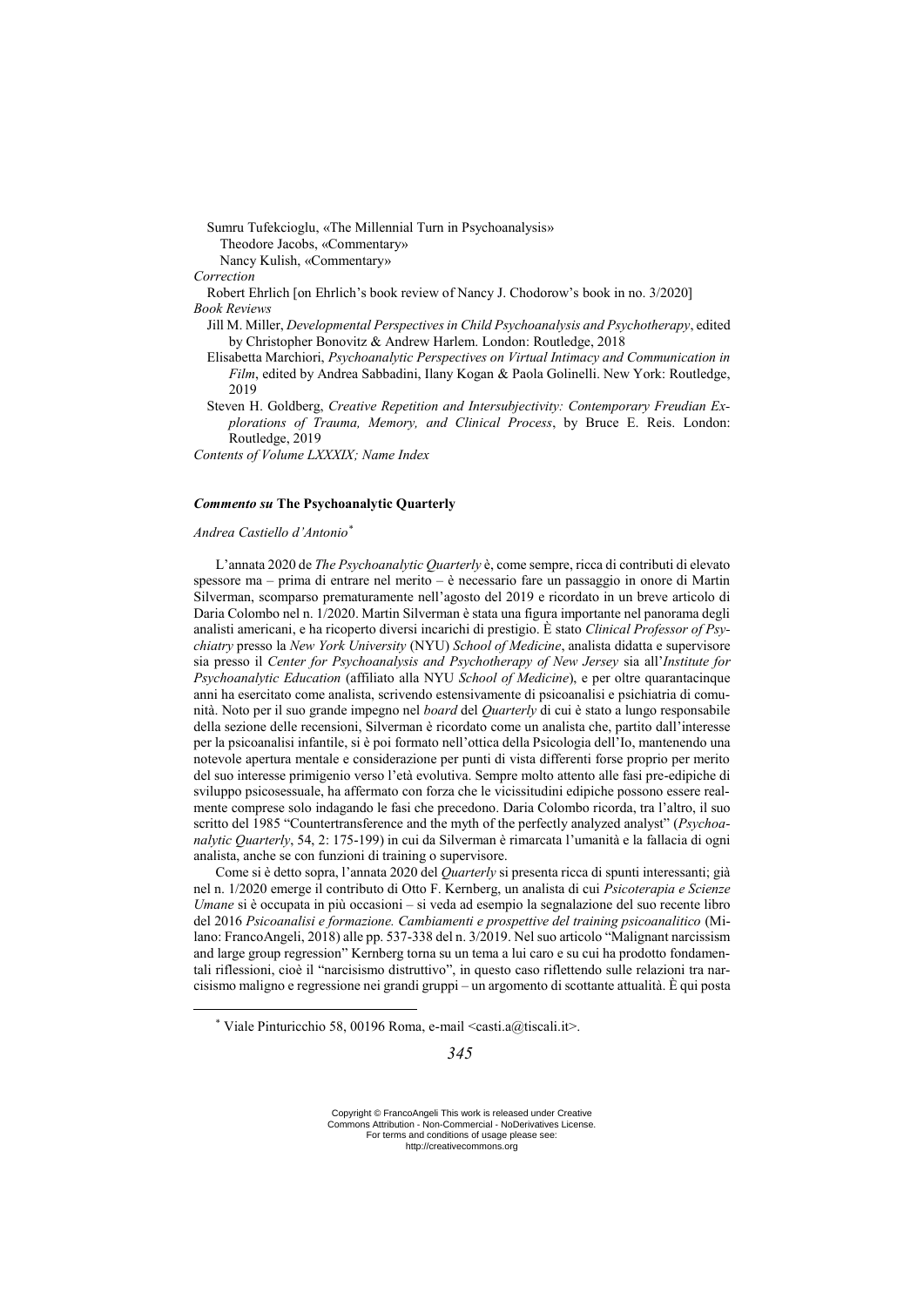in evidenza la situazione dinamica che conduce i gruppi in fase regressiva a cercare *leader* malati e questi ultimi a corrispondere al bisogno dei gruppi offrendo – per così dire – loro stessi nelle vesti del capo atteso, amato e ammirato. Si manifesta così una "psicopatologia complementare" che si rinforza a vicenda dando luogo a una serie di effetti nefasti a cui si può tentare di porre un argine per mezzo della prevenzione. Si tratta di una vera e propria forma di "psicopatologia psicosociale", e la domanda che l'Autore si pone è se la psicoanalisi possiede oggi la capacità di rispondere allo sviluppo calamitoso di situazioni di tal genere. Il "narcisismo maligno", definito da Erich Fromm (il quale se ne è occupato ampiamente) come la quintessenza del male, va dunque prevenuto, ad esempio per mezzo della precoce individuazione di tali soggetti distruttivi con le armi di un corretto *assessment* della personalità: «La selezione di una buona *leadership* nelle organizzazioni sociali con chiari confini, obiettivi definiti, e strutture amministrative corrispondenti è realisticamente fattibile» (p. 22).

Un sentimento con cui spesso il clinico si confronta nel dialogo con i suoi pazienti è la *nostalgia* che questi esprimono verso persone, luoghi o situazioni del passato. Georgios Stathopoulos, sempre nel n. 1/2020, ne scrive nel suo articolo "Nostalgia: A lost place for the reviviscence of the primary object. A contribution to the psychoanalytic study of some clinical aspects of nostalgia", in cui espone la dinamica di due casi, riflettendo sulla perdita dell'oggetto e sul tentativo della persona di far rivivere una *età dell'oro* – o un oggetto primario d'amore indimenticato e indimenticabile – qualcosa, comunque, che non tramonta nell'orizzonte mentale (suscitando talvolta reazioni di vendetta e di odio). Precoci situazioni che hanno minato il costituirsi di un sano narcisismo si accompagnano alla presenza di figure interiorizzate ideali irraggiungibili. Sono così esplorati i tentativi di conservare il legame con l'oggetto ideale, mentre «con il prolungare il passato nel presente, la nostalgia rifiuta la caducità della vita. Mantenendo un legame intimo con il passato, la nostalgia tenta di formare un legame profondo con il futuro, riponendovi la speranza di riabilitare ma anche di far rivivere il passato. D'altra parte, la nostalgia emerge per compensare l'incapacità del presente di riprodurre il passato» (p. 113).

Un contributo che riporta in auge un tema classico è quello di Luis César Sanfelippo e Alejandro Antonio Dagfal, "The debate between Janet and Freud revisited: Trauma and memory (1892-1895/1913-1914)", nel n. 1/2020, il cui scopo è quello di testimoniare l'importanza che Freud ha assegnato alla relazione tra trauma e memoria – un'importanza di gran lunga maggiore di quella data al medesimo argomento da Pierre Janet. In questo quadro sono ricostruite alcune fasi importanti del dibattito Janet-Freud, in specie quelle relative alla rilevanza dei fattori ereditari e accidentali, e quelle relative alla funzione della memoria nel corso della terapia. Consultando lavori sia teorici sia clinici di Janet e Freud, Luis César Sanfelippo e Alejandro Antonio Dagfal giungono a delineare il rapporto tra trauma e memoria nei due orizzonti conoscitivi e tecnici, fino ad affermare che «in tutto questo articolo cerchiamo di dimostrare che è stato Freud – e non Janet – che ha dato più importanza alla questione del trauma, non solo nella costruzione di ipotesi sul meccanismo causale dei sintomi nevrotici, ma anche nello sviluppo di un metodo terapeutico per curarli» (p. 138).

L'articolo di Thomas H. Ogden "Toward a revised form of analytic thinking and practice: The evolution of analytic theory of mind" (n. 2/200) prende in esame le differenti concezioni della mente in Freud, la Klein, Fairbairn, Winnicott e Bion. La linea di studio dell'Autore parte dall'idea di mente come apparato per pensare e per fare fronte alle pressioni che provengono dal mondo interno e dal mondo esterno, fino alla concezione della mente come di un processo in divenire e di un sistema che permette di sentire di essere vivi e di vivere nel momento presente (questa è l'idea in Winnicott e Bion). È questo sviluppo che, secondo le opinioni di Ogden, marca l'evoluzione del pensiero psicoanalitico costituendo una tappa che muove da una posizione *epistemologica*, basata sul conoscere e sul comprendere, verso una posizione *ontologica*, in cui il pensiero e la pratica analitica si confrontano con l'essere e con il divenire. Si costituisce così – secondo Ogden – una nuova sensibilità analitica e un nuovo modo di fare clinica. La mente, per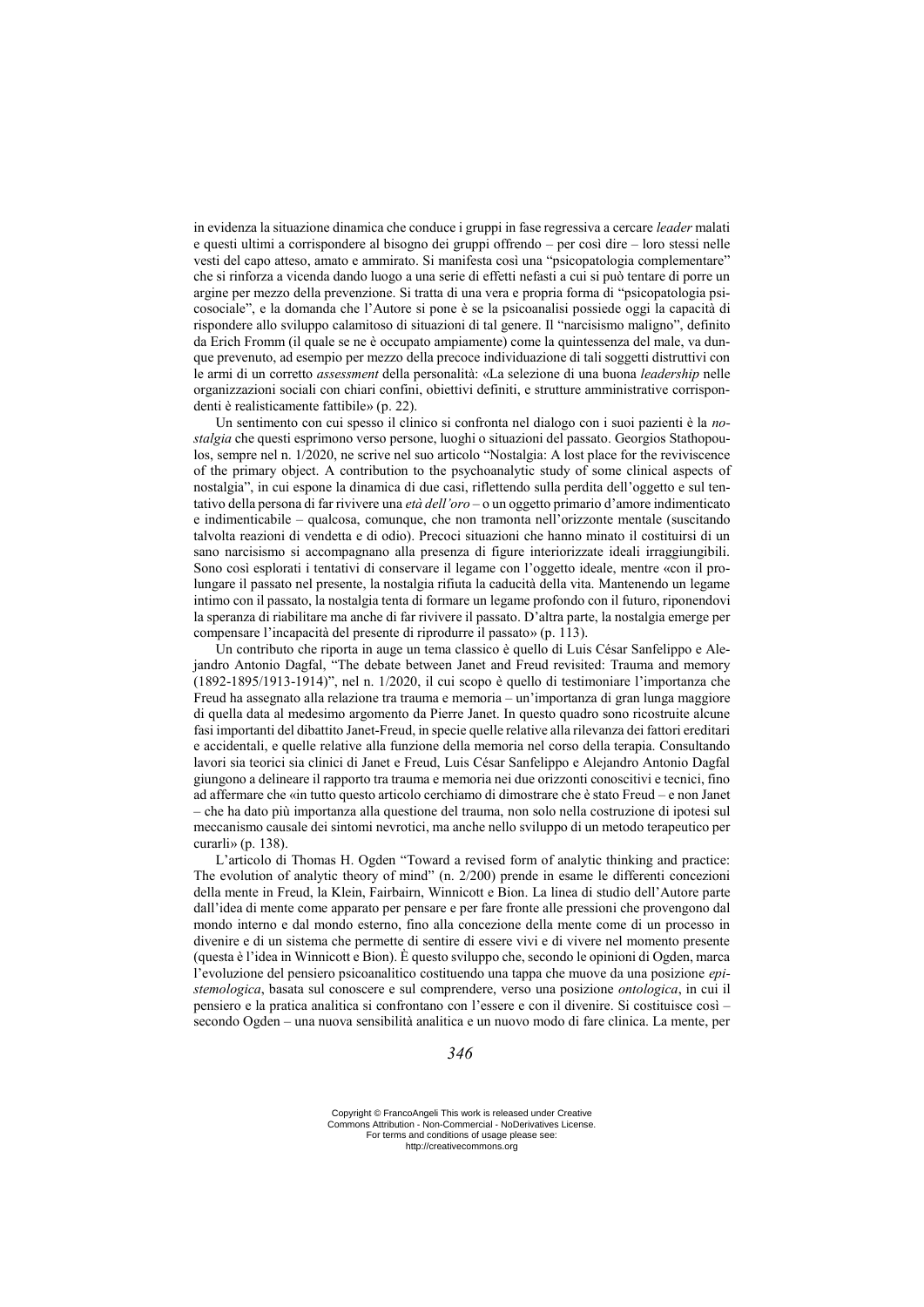riprendere la metafora dell'Autore, da un *sostantivo* diviene un *verbo*, un processo vivente che è perennemente in azione – sugli sviluppi del pensiero di Ogden si veda la segnalazione del suo libro del 2016 *Vite non vissute. Esperienze in psicoanalisi* (Milano: Raffaello Cortina, 2016) a pp. 335-336 del n. 2/2017 di *Psicoterapia e Scienze Umane*.

Nell'ambito delle recensioni che sono state pubblicate nel corso del 2020 (si tratta di quattordici contributi in totale) se ne segnalano due. La prima, nel n. 1/2020, è relativa al libro *Psychodynamic Approaches to Behavioral Change* (Washington, D.C.: American Psychiatric Association Publishing, 2019), scritto da Fredric N. Busch. In questo libro Busch fondamentalmente dichiara l'utilità di impiegare delle tecniche attive e di mettere in atto interventi esplicitamente orientati a "istruire il paziente" all'interno del classico processo analitico. Non solo tali approcci appaiono all'Autore compatibili con la psicoanalisi, ma emergono anche come estremamente efficaci e – non casualmente – sia la suggestione che la direttività sono indicate come strade che possono condurre a positivi cambiamenti comportamentali, non necessariamente passando per l'*insight*. È quindi recuperato il primissimo Freud suggestivo, tradotto in indicazioni moderne come assegnare al paziente i "compiti a casa", consigliargli di tenere un diario sui pensieri e sui sentimenti che prova nel corso della settimana, o aiutarlo a prepararsi nel momento in cui deve impegnarsi in interazioni significative con soggetti importanti della sua vita. Incitando i terapeuti a lavorare esplicitamente sulla dimensione dell'assertività dei loro pazienti – ma anche sulla loro stessa assertività – Busch propone così un *format* che può far ampiamente discutere, e la recensione a firma di Kevin Kelly ne è un ottimo esempio.

La seconda recensione interessante è quella, nel n. 3/2020, del volume di Nancy J. Chodorow *The Psychoanalytic Ear and the Sociological Eye: Toward an American Independent Tradition* (New York: Routledge, 2020). In questo libro l'autrice fornisce una originale sintesi della psicoanalisi nordamericana, centrando l'attenzione sull'emersione di una tradizione indipendente in cui convergono idee sociologiche e psicoanalitiche sullo sfondo di una «Psicologia dell'Io intersoggettiva» (p. 646). Segnata dall'influenza di molteplici correnti analitiche (Erikson, Melanie Klein e la Psicologia dell'Io), la Chodorow ritiene che l'enfasi sul modello bipersonale abbia fatto smarrire la centralità del paziente così come è stata individuata dallo stesso Freud. Pur apprezzando l'importanza del punto di vista relazionale, la Chodorow segnala la presenza di analisti indipendenti americani che integrano la Psicologia dell'Io di Hartmann (le cui idee, per la Chodorow, sono troppo spesso oggi trascurate) con la visione interpersonale di Harry Stack Sullivan.

Nel settore delle recensioni delle riviste emerge, nel n. 1/2020, la segnalazione della rivista tedesca *Psyche: Zeitschrift für Psychoanalyse und Ihre Anwendungen* centrata sul tema dei disturbi ossessivo-compulsivi che sono discussi in alcuni contributi apparsi nel n. 8/2017 di *Psyche*  (si vedano le pp. 666-667 della rubrica "Riviste" del n. 4/2018 di *Psicoterapia e Scienze Umane*, e pp. 670-671 del commento di Silvano Massa).

Guardando verso il 2021, nel n. 3/2020 del *Quarterly* il *chairman* del *Board of Directors* Robert Michels ha annunciato il termine del mandato di Jay Greenberg come *Editor-in-Chief*. Il mandato si è concluso con il 2020 e al suo posto è subentrata Lucy LaFarge, una nota analista che ha alle sue spalle la gestione di ruoli importanti tra cui *Regional Editor* (2010-2020) per il Nord America dell'*International Journal of Psychoanalysis* e la partecipazione ai comitati editoriali del *Quarterly* e del *Journal of the American Psychoanalytic Association*. Lucy LaFarge ricopre il ruolo di docente di psichiatria al *Weill Cornell Medical College* ed è anche affiliata all'*Austen Riggs Center* (precedentemente è stata analista didatta e supervisore presso il *Columbia University Center for Psychoanalytic Training and Research*) e svolge regolarmente la sua professione di psicoanalista e psicoterapeuta a New York.

All'annuncio di Robert Michels fa eco l'introduzione di Jay Greenberg al quarto e ultimo numero del 2020. Greenberg apre la sua riflessione osservando i cambiamenti sociali e la situazione globale che si è verificata nel corso del tempo recente, sottolineando il riemergere del razzismo e ciò che definisce "l'orrifico comportamento dei nostri leader" (riferendosi probabilmente

Copyright © FrancoAngeli This work is released under Creative Commons Attribution - Non-Commercial - NoDerivatives License. For terms and conditions of usage please see: http://creativecommons.org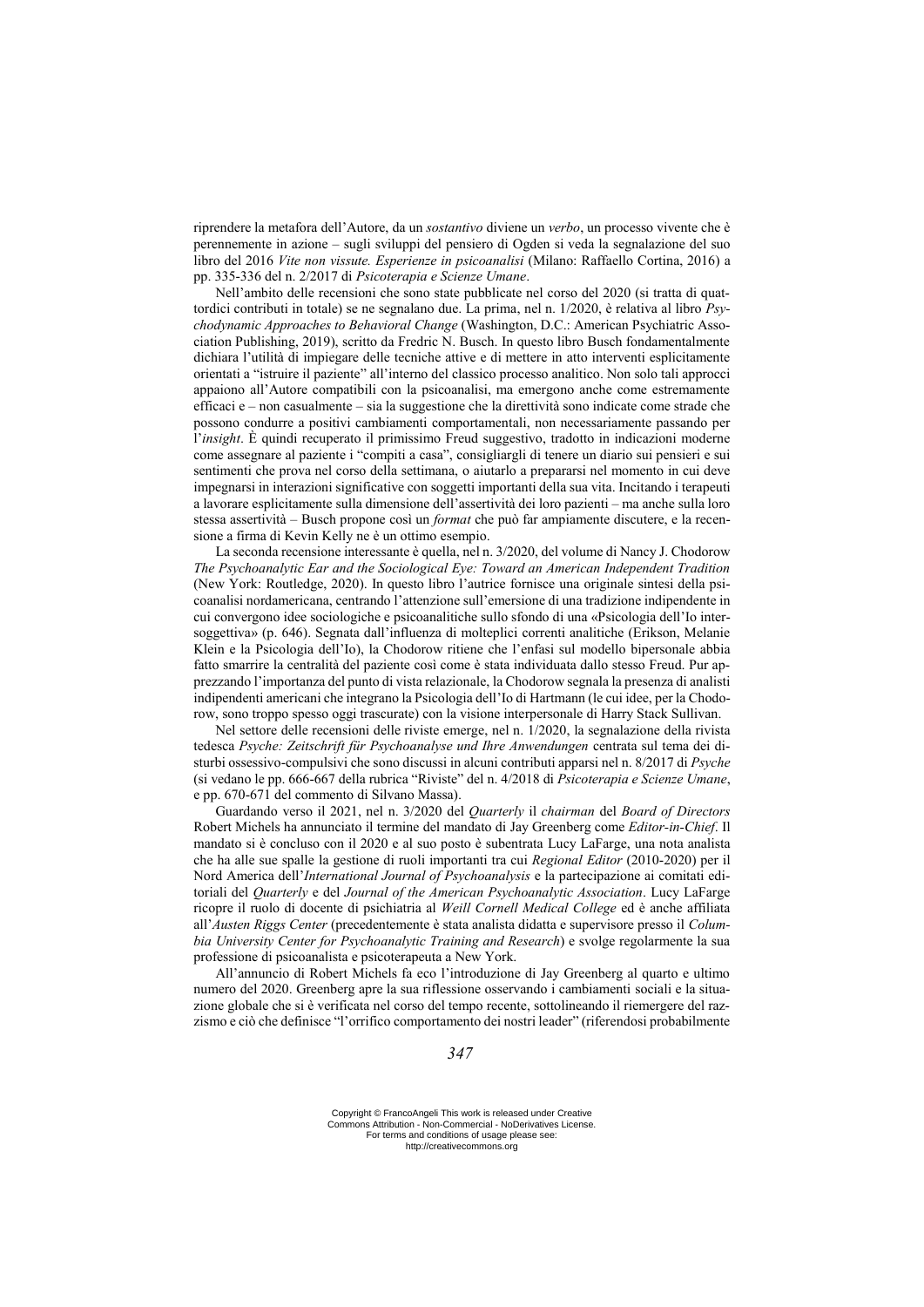a Donald Trump e altri tiranni e dittatori che popolano oggi il mondo). Dal punto di vista dello psicoanalista è la grande incertezza a dominare la situazione attuale, una incertezza non solo collegata alla pandemia ma anche al futuro, professionale e intellettuale, della psicoanalisi. Greenberg ricorda di aver iniziato il suo training nel 1974, quando era evidente il *mainstream* psicoanalitico che aveva preso le mosse dai contributi degli analisti europei emigrati negli USA; in quei tempi – egli ricorda – chi sposava le idee di Sullivan piuttosto che quelle di Melanie Klein, Winnicott o Kohut non era invitato volentieri nei congressi, non era chiamato a tenere conferenze, e non era cooptato nei ruoli direzionali delle riviste americane. Forse – prosegue – quelli che si potevano definire i *dissidenti* europei (primo fra tutti, Lacan) e sudamericani (i Baranger) non erano oggetto di ostracismo semplicemente perché non erano conosciuti. Da allora a oggi molto, tutto è cambiato e negli ultimi quindici-venti anni sono profondamente mutati numerosi paradigmi centrali: «Come risultato, la nostra comprensione del concetto fondamentale di inconscio è mutata, gli obiettivi del trattamento sono cambiati, le nostre idee sull'azione terapeutica sono mutate, il nostro modo di concepire la natura della psicoanalisi è cambiato, le nostre idee circa la migliore strada da seguire come analisti per andare incontro ai nostri pazienti sono cambiate» (p. 664). Greenberg ha così deciso di organizzare questo ultimo numero del 2020 della rivista al fine di creare un confronto intergenerazionale, invitando sei analisti giovani e due anziani (nelle vesti di commentatori) senza assegnare un preciso tema ad alcuno, e avvertendo che le opinioni esposte dagli otto colleghi non possono certo essere viste come rappresentative della psicoanalisi nordamericana: «La questione centrale che promuove le nostre conversazioni – come noi possiamo al meglio impegnarci nel capire la mente inconscia dei nostri pazienti in modo che ciò possa aiutarli a vivere più efficacemente – rimane la stessa» (p. 665).

### *Psychoanalysis.Today*

(Quadrimestrale, *on-line* e *open-access*) *International Psychoanalytic Association* (IPA), e-mail <info@psychoanalysis.today> www.psychoanalysis.today

### *2020, Anno 5, n. 12: Psychoanalysis and the Body*

Cláudia Aparecida Carneiro, «The Body is Under Analysis» Christophe Dejours, «Psychoanalysis and the Genealogy of the Erogenous Body» Dianne Elise, «The Erotic Body» Alison Feit, «On the Joys and Frustrations of the Human Need for Contact» Paola Golinelli, «States of the Self Between Body and Psyche» Rhona Kaplan, «Bodies and Motherhood: Through the Body to the Psyche» Uta Karacaoğlan, «Tattoos from a Psychoanalytical Perspective» Amrita Narayanan, «Sexual Agency and the Melancholic Cultural Body» Luis Fernando Orduz, «The Body in Quarantine»

## *2021, Anno 6, n. 13: Psychoanalysis in the Community*

Gouri Salvi, «Editorial» Laura Orsi, «It's the Psychoanalysis, Stupid?» Max Belkin, «Intersectionality and Relational Psychoanalysis: New Perspectives on Race, Gender, and Sexuality (A new book edited by Max Belkin & Cleonie White)» Noa Haas, «A Residential Treatment Center's Integrative Approach» Oswaldo Ferreira Leite Netto, «Borders? Let us cross them!»

Maria Pia Costa, «Going Beyond the Walls: Psychoanalysis in the Community»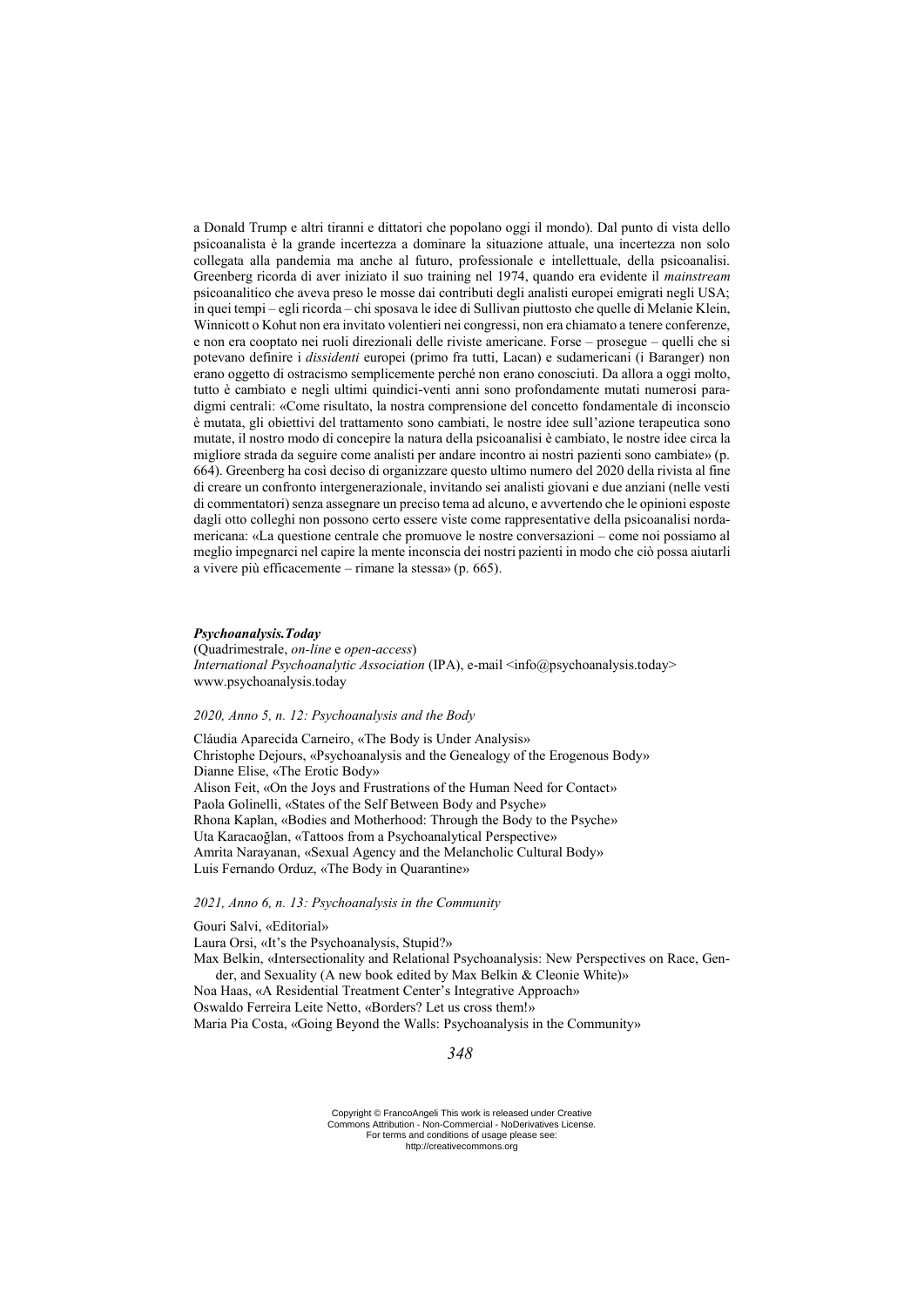Gavril Hercz, «Strangers in a Strange Land» Catherine Herbert, «Addiction: Between Adaptation and Humanity» Gertraud Schlesinger-Kipp, «Psychosocial Work with Refugees» *Videos*

Adrienne E. Harris interviews Sverre Varvin

Maria Cristina Garcia Vasconcellos interviews Patrícia Alkolombre

A. Chris Heath interviews Harvey Schwartz

Come già segnalato a p. 179 della rubrica "Riviste" del n. 4/2020 di *Psicoterapia e Scienze Umane*, da alcuni anni è stata fondata *Psychoanalysis.Today*, la rivista ufficiale dell'*International Psychoanalytic Association* (IPA). È solo *on-line*, ed è *open-access* perché – come si legge nella presentazione – «il suo progetto è quello di attirare l'interesse degli psicoanalisti di tutto il mondo e di chiunque sia interessato». È stata lanciata il 25 luglio 2015 al 49° Congresso dell'IPA di Boston, e nel 2016 ha iniziato le pubblicazioni, con 14 numeri a tutt'oggi pubblicati se si include il numero zero. Ecco i titoli dei numeri, che sono monografici: 0, *The First Time Issue*; 1, *Ghosts*; 2, *Violence*; 3, *Migration Issue*; 4, *Intimacy*; 5, *Learning from Childhood-Children*; 6, *Fragmentation & Breakdown*; 7, *Sameness & Difference*; 8, *Sexualities & Diversity*; 9, *Addictions*;10, *Psychoanalysis and Contemporary Political Culture*; 11, *Psychoanalysis in the Time of Pandemics*; 12, *Psychoanalysis and the Body*; 13, *Psychoanalysis in the Community*.

Si presenta come una rivista "interregionale", nel senso che vuole essere espressione delle federazioni regionali dell'IPA, precisamente le seguenti: l'*American Psychoanalytic Association* (APsaA: https://apsa.org), la *North American Psychoanalytic Confederation* (NAPsaC: https://napsac.info), l'*European Psychoanalytical Federation* (EPF: www.epf-fep.eu), e la *Federación Psicoanalítica de América Latina* (FEPAL: www.fepal.org). Ciascuna di queste quattro organizzazioni è responsabile del 25% dei costi e delle responsabilità, e fin dall'inizio è stata diretta da otto *editors*, due per ciascuna organizzazione; in realtà i "gruppi regionali" dell'IPA sarebbero tradizionalmente tre, il Nord America, l'America Latina e l'Europa (l'Oriente non compare, forse per il suo sviluppo tardivo), per cui il Nord America è responsabile del 50% dato che è stata aggiunta l'APsaA. Attualmente gli otto *editors* sono Adrienne E. Harris e Liliana Pedrón Martín (che fungono da *coordinating editors*, i cui indirizzi e-mail sono rispettivamente *<*adrienneeharris@gmail.com> e <lilianapedron.revista@gmail.com>), e poi Andrea Maria Rutsch, Chantal Duchêne-González, Maria Cristina Garcia Vasconcellos, A. Chris Heath, Marina Kon Bilenky e Gouri Salvi. La veste grafica è accattivante, e vi sono anche raccolte di fotografie, interviste e video. Gli articoli non hanno i numeri di pagina e neppure i DOI, per cui di fatto la rivista assomiglia più a un *blog*. Grazie a un *team* di traduttori professionali, esce nelle cinque lingue ufficiali dell'IPA: inglese, spagnolo, portoghese, francese e tedesco (a volte vi sono anche articoli in altre lingue, ma non vengono tradotti nelle quattro lingue ufficiali). Gli articoli vengono pubblicati sempre dietro invito degli *editors*, però vi sono due sezioni in cui è possibile inviare contributi per una eventuale pubblicazione: *Psychoanalytic Reflections* che ospita comunicazione brevi, e *Psychoanalysis in the Community* dove vi sono interventi riguardanti iniziative locali. Come si legge nella presentazione, la rivista vuole riflettere sulle «perplessità e incertezze» della contemporaneità: «Il nostro obiettivo principale è di interrogarci sullo spirito del nostro tempo, lo *Zeitgeist*, e continuiamo oggi a essere sfidati dalla domanda della Sfinge».

Ci si può chiedere perché è stata fondata questa rivista, dato che c'è già l'*International Journal of Psychoanalysis*. Citiamo da p. 179 della rubrica "Riviste" del n. 4/2020 di *Psicoterapia e Scienze Umane*: «Va ricordato che l'*International Journal of Psychoanalysis* non è mai stato l'organo dell'IPA, ma dell'Istituto di Londra, per cui vi sono sempre stati conflitti perché l'IPA non poteva averne il controllo. L'*International Journal* – come ricordato a pp. 140-141 del Commento nel n. 1/2006 di *Psicoterapia e Scienze Umane*, e anche a p. 203 del Commento nel n.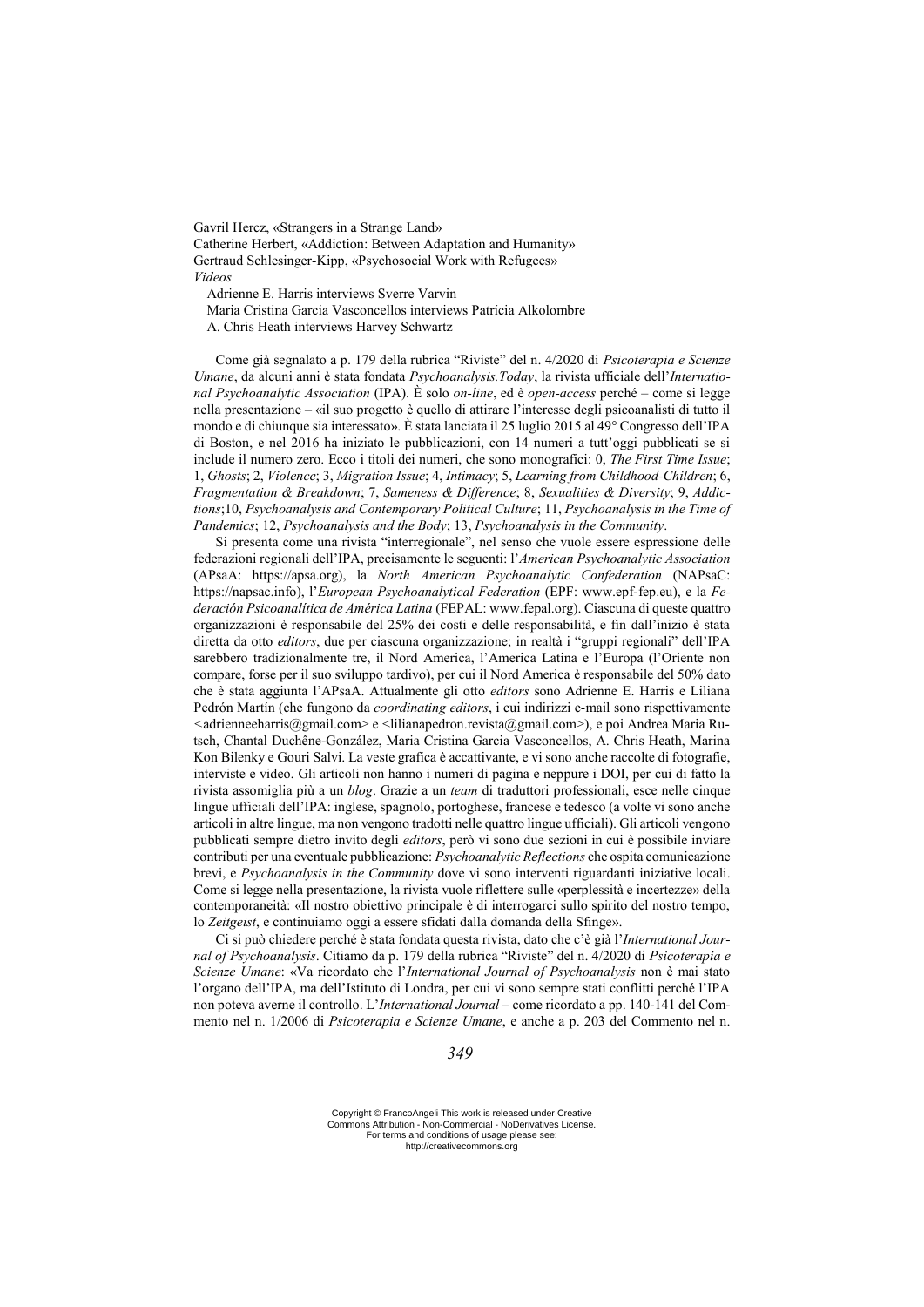1/2014 – ha sempre fatto il possibile per essere ufficiosamente la rivista dell'IPA, pubblicando articoli a volte anche con criteri "politici", cioè di esponenti di associazioni affiliate all'IPA nei diversi Paesi, e per anni ha anche voluto affiancare due *co-editors*, uno dei quali non inglese ma esponente di rilievo della psicoanalisi nordamericana (come Glen Gabbard e Bob Michels, che furono condirettori rispettivamente dal 2001 al 2007 e dal 2007 al 2012). Nonostante questo, i conflitti rimasero perché gli americani a volte sentivano di avere le mani legate nelle decisioni editoriali, e vi furono anche casi di dimissioni. Ora, con la nuova rivista *Psychoanalysis.Today*, l'IPA ha il suo organo ufficiale». *[Paolo Migone]*

## *Canadian Journal of Psychoanalysis / Revue Canadienne de Psychanalyse*

(Semestrale)

*Canadian Psychoanalytic Society* (pubblicata da *Becker Associates*, Concord, Ontario, Canada) https://academicjournals.ca/index.php/cjp-rcp

*2020, Volume 28, n. 2 (pp. 147-308)*

Charles Levin & Josette Garon, «A Farewell from the Editors / Un au revoir des rédacteurs» David Smolak, Céline Boissonneault & Louis Brunet, «Desseins de mort» Joseph Newirth, «Orphans of the Real – Revisited»

Paul Steinberg, «Creating Psychoanalysis Anew: Discussion of Joseph Newirth's "Orphans of the Real – Revisited"»

Eric R. Marcus, «Rigid Character: A Modern Ego Psychology View»

Eric R. Marcus, «Modern Ego Psychology and Human Sexual Experience: Fetish, Fetish Enactments, and Perversion»

Yaël Glick, «Libidinal Maieutic: Psychoanalysis and the Art of Uncertainty»

Paola Solano & Luca Quagelli, «On Andy Warhol: Between Repetition & Symbolization» David James Fisher, «A Psychoanalyst Serves on a Jury»

*Books / Lectures*

Sarah Usher, «And so Farewell…»

*Contributors / Collaboratrices et collaborateurs Erratum*

Questa rivista, fondata nel 1993 e quindi al suo 29° anno di pubblicazione, è l'organo ufficiale della *Canadian Psychoanalytic Society* (CPS), affiliata all'*International Psychoanalytic Association* (IPA), ed esce in due lingue, inglese e francese. In realtà nel 1954, quando la CPS non era ancora stata riconosciuta dall'IPA ed era formata da un piccolo gruppo di sette analisti che si riunivano a Montreal, fu fondata la *Canadian Psychoanalytic Review*, di cui però uscì un solo numero. Quando nel 1993 la rivista fu rifondata con un nuovo titolo, l'*editor* era Eva P. Lester (1923-2008), che la diresse per dieci anni fino a quando, dal n. 2/2002, fu affiancata da Donald L. Carveth per la lingua inglese e Lise Monette per la lingua francese; dal n. 2/2005 fu diretta da Brian Robertson e Louise Carignan, e dal n. 2/2009 da Charles Levin (poi affiancato da Josette Garon), che la diresse fino al 2020; dal 2021 l'*editor* è Louis Brunet. I temi trattati da questa rivista sono i più vari, e spesso al centro del dibattito psicoanalitico. I recapiti della redazione sono i seguenti: tel. 514-7389847, fax 514-7386393, e-mail <cjprcp1992@gmail.com>. La pagina Internet dell'editore è https://beckerassociates.ca/canadian-journal-of-psychoanalysis-revue-canadienne-de-psychanalyse. *[Paolo Migone]*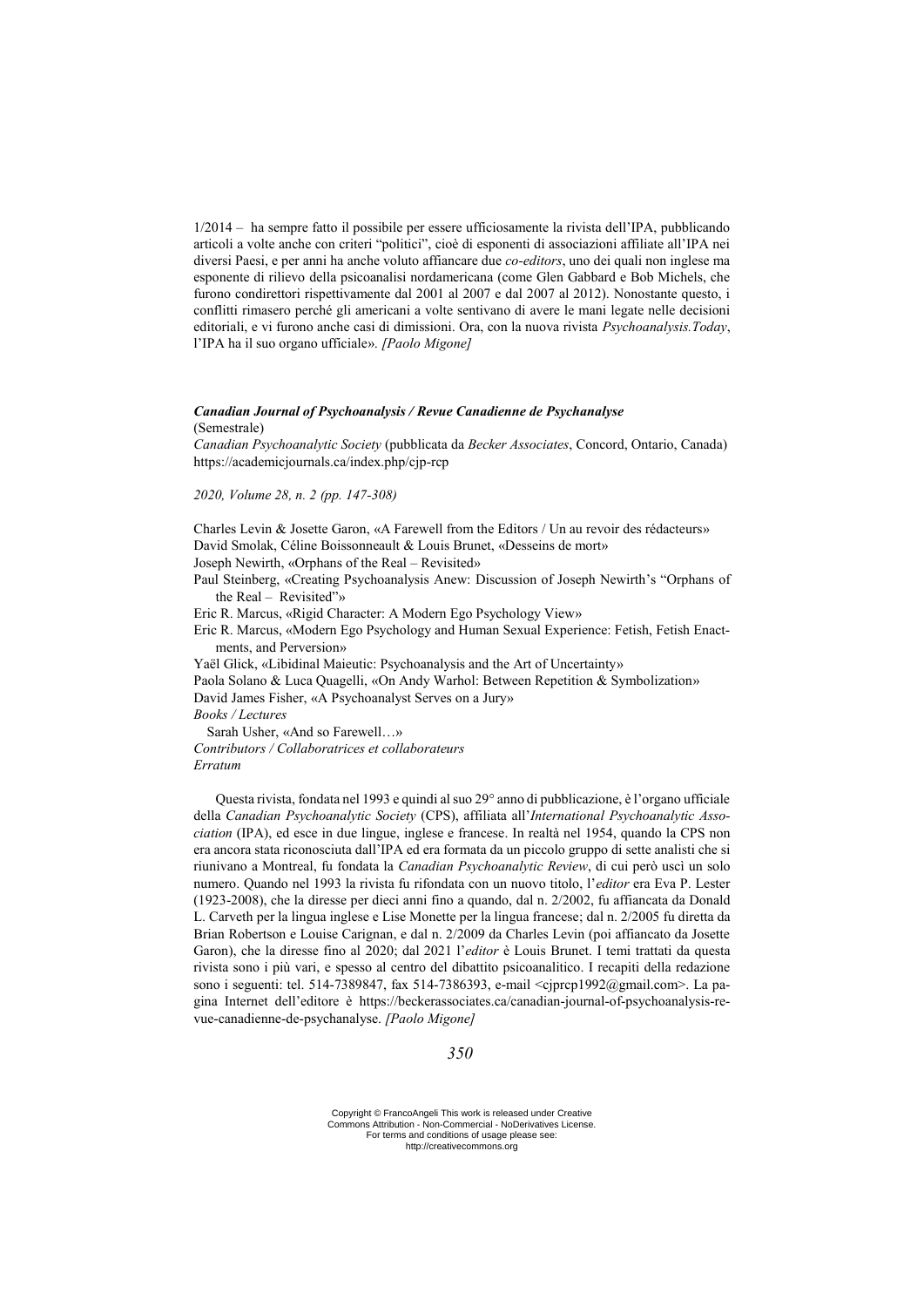### *Frontiere della psicoanalisi*

(Semestrale) Il Mulino, Strada Maggiore 37, 40125 Bologna, tel. 051-256011 www.rivisteweb.it/issn/2723-9624, www.mulino.it/riviste/issn/2723-9624

*2020, Anno I, n. 1 (gennaio-giugno)*

*Il campo psicoanalitico* Maurizio Balsamo, «Il negativo del trauma» Nelson Ernesto Coelho Junior, Eugênio Canesin Dal Molin & Renata Udler Cromberg, «Gesti brutali: trauma, distruzione e dolore psichico» Francesco Giglio, «Trauma, ripetizione e cambiamento» *Implicazioni* Chris Marker, «Immagine» Claudio Parmiggiani, «Una fede in niente ma totale» Claudio Parmiggiani, «Immagini» Massimo Recalcati, «Il trauma del fuoco: note sulla poetica di Claudio Parmiggiani» Fabio Benincasa, «Claudio Parmiggiani. Nota biografica» *Tempo Presente* Pier Aldo Rovatti, «Distanza e prossimità. Una questione da ripensare» Jelena U. Reinhardt, «Paura, contagio, sopravvivenza. Rileggendo Canetti» *Dialoghi* Pierre Antoine Fabre & Rossana Lista, «Irruzione o ripetizione di un passato? L'evento nella *Possessione di Loudun*» Georges Didi-Huberman & Muriel Pic, «Danzare, a libri aperti. In dialogo con Georges Didi-Huberman» *Esplorazioni* Georges Didi-Huberman, «Reinventare la primavera, ovvero le filiazioni della rivolta» Valerio Marchetti, «Un uomo tra l'alba e l'aurora nel deserto del quarto secolo» Marco Pacioni, «"Tutto il rimanente de' cittadini". La peste e l'ordine del discorso nel *Decameron*» Giovanni Bottiroli, «Marcel Proust: tempo traumatico e tempo agonista» Marco Belpoliti, «Sull'uso del termine "trauma" in *Se questo è un uomo* di Primo Levi» Antonella Salomoni, «Quando forse non c'era ancora il nome» *Après-Coup* Anna Montebugnoli & Fiamma Vassallo, «Una lettura a posteriori di Irruzioni Evento, trauma, storia» Le "frontiere" – termine che è nel titolo di questa nuova rivista – sono punti di incontro tra

la psicoanalisi e altre discipline umanistiche, ma anche interne tra le varie lingue psicoanalitiche che qualcuno ha denominato dialetti postfreudiani con diversi livelli di scolarizzazione e di indirizzi che in varie forme hanno portato alle credenze attuali. La psicoanalisi, nelle intenzioni della rivista, è il perno attorno al quale, al limite dell'universale, ruota il dibattito-confronto culturale, clinico e politico del nostro tempo. Maurizio Balsamo e Massimo Recalcati, con percorsi formativi e istituzionali diversi, sommano nella proposta di questo periodico le rispettive competenze e capacità comunicative con un potenziamento sinergico per lanciare e rilanciare la sfida freudiana nelle sue declinazioni. L'ambizione espressa nel loro editoriale-manifesto a firma comune è grande. Il riferimento francofono risulta evidente essendo il loro retroterra culturale psicoanalitico. In attesa dello sviluppo del progetto la cui periodicità semestrale implica riflessione, meditazione ed elaborazione, è benvenuta questa esperienza che implica la revisione complessiva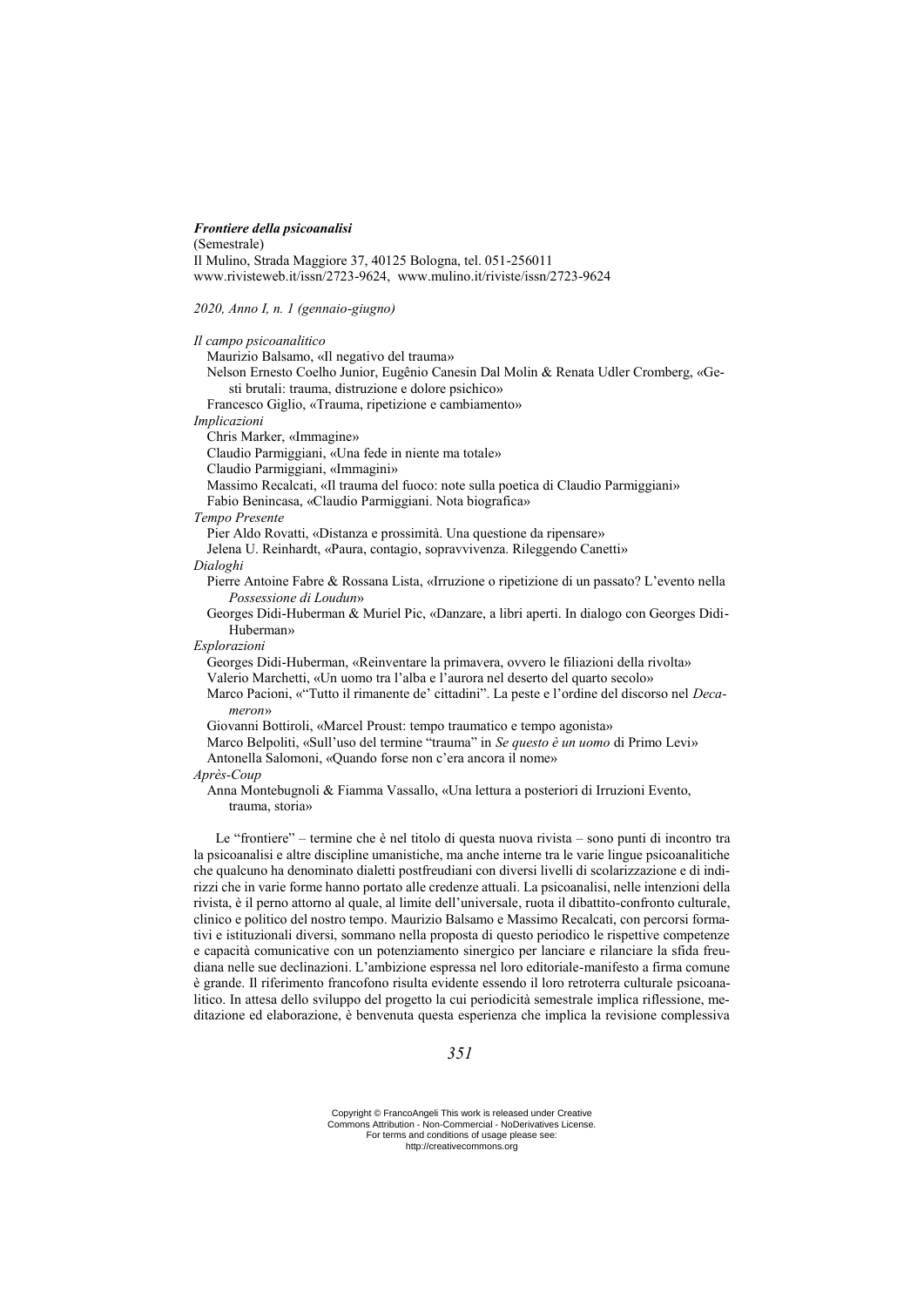di un secolo di ipotesi e idee ma soprattutto con la tematica dell'universale che si intravede qua e là tra le righe, senza arrivare a una formulazione esplicita. L'appello ai vari livelli della cultura "mondiale" sembra proporre la centralità della lingua italiana in aggiunta al tedesco delle origini, all'angloamericano e al francese, salvo ipotizzare qualche edizione plurilingue per superare la frontiera delle Alpi, o direttamente in inglese come la rivista *Trauma and Memory* di David Meghnagi (segnalata nella rubrica "Riviste" dei numeri 3/2013 e 4/2015 di *Psicoterapia e Scienze Umane*). In concreto, si tratta di ripercorrere in chiave critica la storia del movimento psicoanalitico in Italia e non solo, le chiusure culturali, le istanze religiose e fideistiche di apparati concettuali, nel quadro di frontiere e confini in trasformazione. *[Marianna Bolko]*

### *The International Journal of Controversial Discussions*

(Trimestrale, *on-line* e *open-access*) *International Psychoanalysis*, https://internationalpsychoanalysis.net https://ijcd.internationalpsychoanalysis.net/

### *2020, Anno 1, n. 2*

Douglas Kirsner, «Issue Editor's Introduction»

*Organization and Institutes Section*

Fred Busch, «The Troubling Problems of Knowledge in Psychoanalytic Institutes» *Discussant:* Douglas A. Chavis, «Let a Hundred Flowers Bloom»

Fred Busch, «Response to Doug Chavis»

*Discussant:* Jane Hall

Fred Busch, «Response to Jane Hall»

Henry Friedman, «What is Wrong with Psychoanalysis: The Problems Created by Experience Distant Theory and How to Correct Them»

*Discussant:* Cecilio Paniagua, «Response to F. Busch and H. Friedman»

*Discussant:* Henry Lothane, «On analysts' hostility to the method of free association»

*Discussant:* Shmuel Ehrlich, «Psychoanalysis as the Tower of Babel»

Henry Friedman, «Response to discussants»

Fred Busch, «Response to Henry Friedman»

RobertD.Hinshelwood, «Unresolvable controversies? Investigating the unconsciousin groups»

Joseph Aguayo, «Psychoanalytic Institutional Life and Its Discontents: Then and Now. A Bionian Analysis»

Arnold Richards, «Personal and Political History of the *New York Psychoanalytic Society and Institute*»

*Discussant:* Merle Molofsky

Jill Savege Scharff & David E. Scharff, «The Nature, Structure and Experience of an Experimental Distance Learning Psychoanalytic Center for Training»

Anita Bryce, «A History of the *Washington Baltimore Center for Psychoanalysis*»

Kerry Kelly Novick, «An Essay on Psychoanalytic Training and Identity»

Mark Leffert, «The Role and Decline of Power in Psychoanalytic Organizations»

Barnaby Barratt, «Rediscovering Psychoanalysis»

Warren Procci, «A Better Future for Psychoanalysis? The Impact of The Decline of Our Politics of Old»

*Narcissism and The Psychoanalytic Model of Personality*

Trevor Pederson, «Narcissism, Echoism, Perfection, and Death: Towards a Structural Psychoanalysis»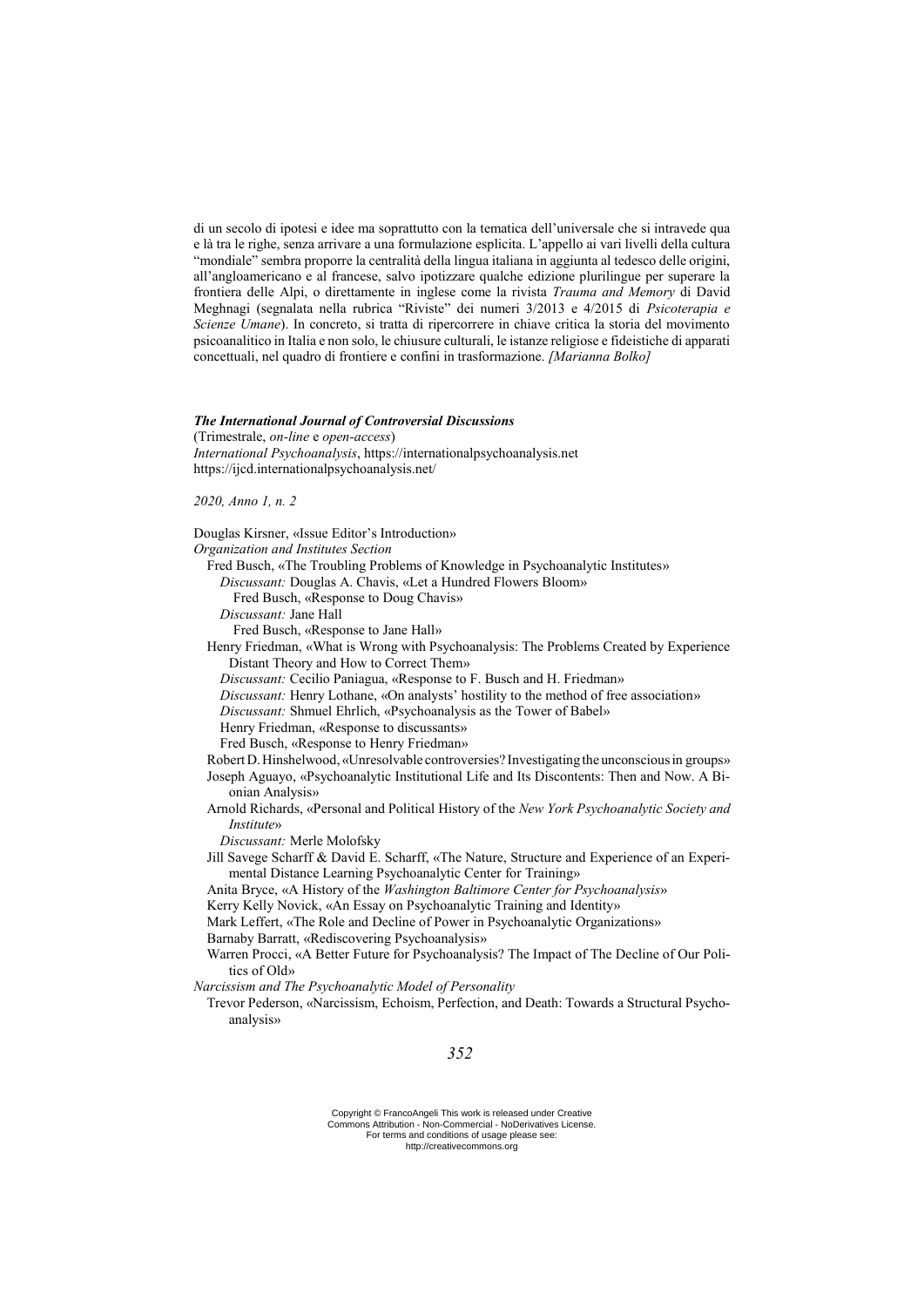*Discussant:* John Auerbach, «Neither a Reflection nor an Echo» Trevor Pederson, «Response to Auerbach» Ronnie Carmeli, «Lordship and Bondage. Echoism and Narcissism: Reflections on Pederson's "Narcissism, Echoism, Perfection, and Death"» Trevor Pederson, «Response to Carmeli» *Freud* Douglas Kirsner, «Freud and Antisemitism» Michael Poff, «The Fallacy of Pathological Patriarchy as the Cause of the Oedipus Complex» *Psychoanalysis as Science or Art?* Rebecca Coleman Curtis, «Psychoanalysis: Science or Art? Science and Art» *Discussant:* Michael J. Poff, «Art and Science. Infantile Sexuality and the Oedipus Complex» *Response to Poff:* Rebecca C. Curtis, «Oedipus Today» Nathan Szajnberg & Yikun Wu, «As-If Countertransference: A Chinese Experience» *Discussant:* Francis Baudry *Discussant:* Jing Chen Nathan Szanjberg, «Response to Baudry and Chen» Loray Daws, Review of *The Klein-Winnicott Dialectic: Transformative New Metapsychology and Interactive Clinical Theory* (London: Karnac, 2014), by Susan Kavaler-Adler» Susan Kavaler-Adler, «Response to Loray Daws» *Supplement*  Henry Friedman, «My Problem with Fred Busch's "The Troubling Problems of Knowledge in Psychoanalytic Institutes"» Fred Busch, «Response to Henry Friedman's Fred Busch Problem» Jane Hall, «Further Response to Fred Busch» David Jachim, «The Death Drive Is Alive and Well» Jeffrey Eaton, «Response to David Jachim's "The Death Drive Is Alive and Well"» David Jachim, «The Learned Analyst (or Everything an Analyst Should Know)» Judith Eekhoff, «Response to David Jachim's "The Learned Analyst"» David Jachim, «To Three or Not to Three: That is Not the Question»

Gunther Perdigao, «Response to David Jachim's "To Three or Not to Three"» *Author Bios*

Questa nuova rivista *on-line* e *open access*, che ha il sottotitolo *Psychoanalysis in the 21st Century*, vuole essere – come si legge nella presentazione – non una delle solite riviste in cui colleghi con idee simili si confrontano con altri colleghi con idee simili, e quindi potenzialmente in collusione a causa dei propri pregiudizi, ma un *forum* dove autori con idee decisamente differenti discutono temi controversi della psicoanalisi. Questo n. 2/2020 – la cui prima sezione affronta problemi istituzionali, organizzativi e della formazione in psicoanalisi – è curato da Douglas Kirsner, un autore che si è occupato a fondo della crisi del training psicoanalitico e degli istituti psicoanalitici (sul n. 2/2003 di *Psicoterapia e Scienze Umane* ad esempio fu pubblicato un suo articolo intitolato "Il futuro degli istituti psicoanalitici", e scrisse il libro *Unfree Associations: Inside Psychoanalytic Institutes* ["Associazioni non libere: dentro gli istituti psicoanalitici"]. London: Process Press, 2000; New York: Aronson, 2009). Il direttore di questa rivista è Arnold Richards, che dal 1994 al 2003 ha diretto il *Journal of the American Psychoanalytic Association* e, tra le altre cose, ha scritto l'articolo "La sinistra e l'estrema sinistra nella psicoanalisi americana: la psicoanalisi come disciplina sovversiva", pubblicato nel n. 4/2020 di *Psicoterapia e Scienze Umane*. Richards inoltre ha fondato e dirige il sito Internet *International Psychoanalysis* (https://internationalpsychoanalysis.net) – che ha il sottotitolo *A Psychoanalytic Slant on the World* – cui è collegata la casa editrice *IPBooks* (https://ipbooks.net). *[Paolo Migone]*